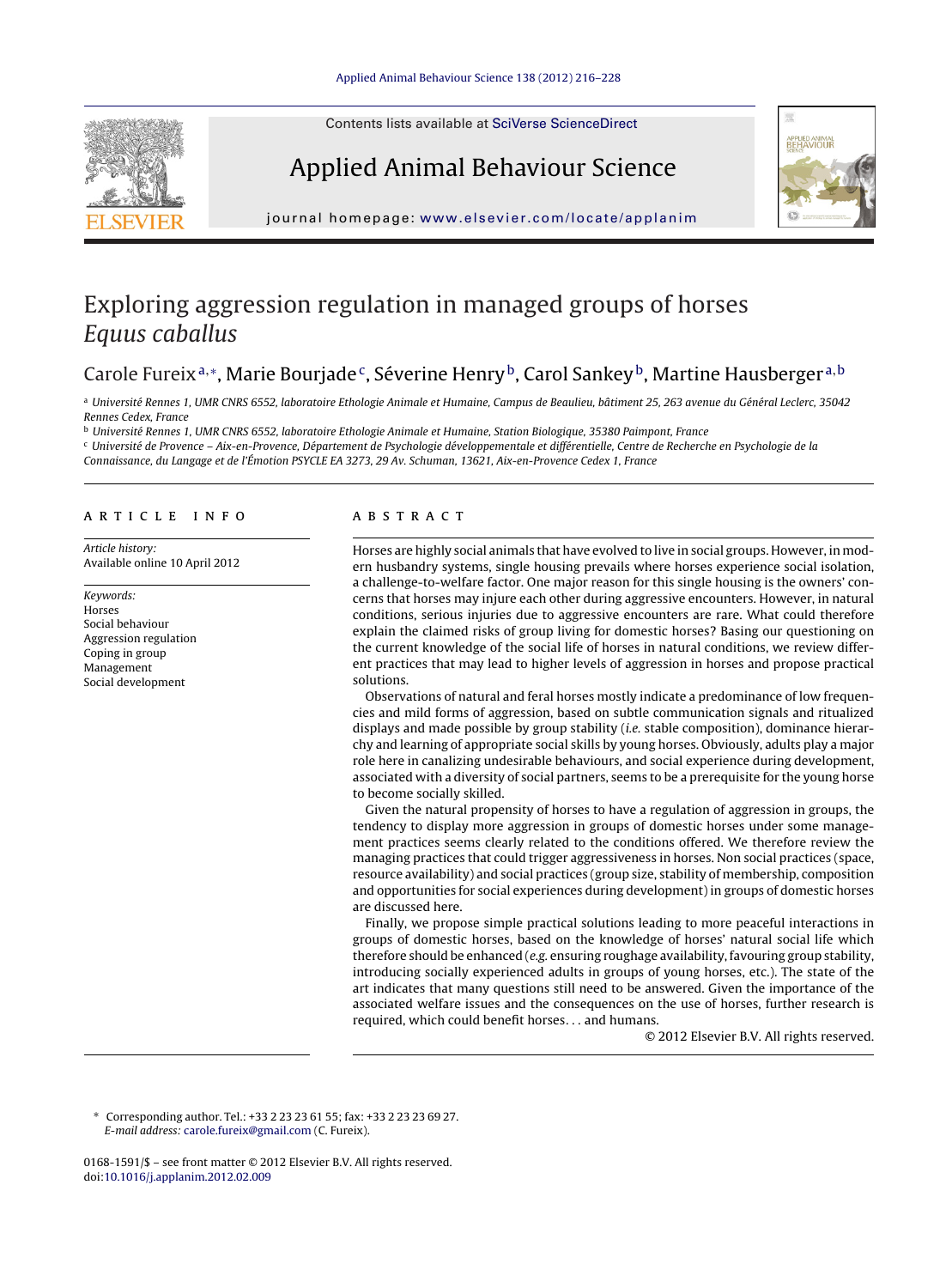## **1. Introduction**

Horses (Equus caballus) are highly social animals that have evolved to live in groups (e.g. [Linklater,](#page-12-0) [2000;](#page-12-0) [Waring,](#page-12-0) [2003\).](#page-12-0) However, group housing remains limited in the domestic situation, especially in the case of valuable sport horses.

One reason is the owners' concerns that horses may injure each other during aggressive encounters (e.g. [Grogan](#page-11-0) [and](#page-11-0) [McDonnell,](#page-11-0) [2005;](#page-11-0) [Hartmann](#page-11-0) et [al.,](#page-11-0) [2009,](#page-11-0) [2011;](#page-11-0) [McDonnell](#page-11-0) [and](#page-11-0) [Haviland,](#page-11-0) [1995\).](#page-11-0) Thus, in modern husbandry systems, single box housing prevails where horses experience both social isolation and confinement. The prevalence of weaving especially has been shown to relate to lack of social contact [\(Benhajali](#page-11-0) et [al.,](#page-11-0) [2010;](#page-11-0) [Cooper](#page-11-0) et [al.,](#page-11-0) [2000\),](#page-11-0) and a mirror or a poster of a horse has proved to diminish the frequency of this undesirable behaviour ([McAfee](#page-12-0) et [al.,](#page-12-0) [2002\).](#page-12-0) Social deprivation also leads to aggressive behaviours when horses are confronted again to conspecifics, and to undesirable behaviours at work (e.g. biting, kicking humans during training, [Rivera](#page-12-0) et [al.,](#page-12-0) [2002;](#page-12-0) [Sondergaard](#page-12-0) [and](#page-12-0) [Halekoh,](#page-12-0) [2003;](#page-12-0) [Sondergaard](#page-12-0) [and](#page-12-0) [Ladewig,](#page-12-0) [2004\).](#page-12-0)

Given the importance of the practical and welfare issues associated with social isolation, an evaluation of the costs and benefits of group housing in domestic horses is needed. Inspections of a semi-feral herd of ponies on 4 occasions over a period of 28 months revealed that all injuries and blemishes were minor, most likely from glancing contact of hooves or teeth rather than frank bite or kick wounds [\(Grogan](#page-11-0) [and](#page-11-0) [McDonnell,](#page-11-0) [2005\).](#page-11-0) In [Feist's](#page-11-0) [\(1971\)](#page-11-0) 6-months study of Pryor Mountain horses, 35 out of 270 animals died from infected injuries, only three of which were potentially due to complications of injuries from aggressive interactions. In 509 h of observation on 78 feral horses, [Berger](#page-11-0) [\(1977\)](#page-11-0) revealed that nearly half of the 20 inter-band agonistic interactions did not even lead to a fight. In natural conditions, serious injuries due to aggressive encounters are rare even in bachelor male groups or during encounters between family stallions and intruders ([Feh,](#page-11-0) [2005;](#page-11-0) [Tilson](#page-11-0) et [al.,](#page-11-0) [1988\).](#page-11-0) Low levels of injury are also reported in domestic horses in semi-natural conditions (e.g. kept in stable social groups in appropriately spacious fields with foraging opportunities and watering sites), even if there are less quantitative data in these populations. For instance, [McDonnell](#page-12-0) [and](#page-12-0) [Haviland](#page-12-0) [\(1995\)](#page-12-0) kept together in pasture groups of 3–20 mature pony stallions and reported remarkably few and generally minor injuries despite sometime "spectacular" inter-male interactions (see also [Christensen](#page-11-0) et [al.,](#page-11-0) [2002a\).](#page-11-0)

In light of the relatively low levels of aggression in naturally living horses, how can the perceived risks of group living for domestic horses, especially stallions, be explained? Basing our questioning on the current knowledge of the social life of horses (wild, feral and domestic) in natural conditions, we thereafter review the different factors that may lead to higher levels of aggression in some domestic situations and propose practical solutions.

## **2. The social organization of horses in natural conditions**

Horses are group-forming equids, with a long lasting bond observed between adults (e.g. [Waring,](#page-12-0) [2003\)](#page-12-0) and a constant type of social organization across populations despite different environmental and demographic characteristics (e.g. [Linklater,](#page-12-0) [2000\).](#page-12-0) The socioecology of horses has been extensively described and we are just giving a brief account here. Feral and Przewalski horses are organized in long-lasting non-territorial reproductive associations, the so-called family band. Family band size has been reported to vary from 2 to 30 individuals, the most common size being 4–6 individuals [\(Waring,](#page-12-0) [2003\).](#page-12-0) Under natural conditions horses (including non breeding stallions) tend to associate in groups characterized by their high stability. Overall, aggression rates are rather low in natural conditions [\(Table](#page-2-0) 1) and as mentioned above, wounds are rare. Four factors can be identified that may contribute to explain these findings.

### 2.1. Stable group composition

Family bands are made up of one to several unrelated adult mares, one to a few stallions (long term stable nucleus), and their immature offspring (foals and one- to three-year old young horses) (e.g. [Berger,](#page-11-0) [1986;](#page-11-0) [Boyd](#page-11-0) [and](#page-11-0) [Keiper,](#page-11-0) [2005;](#page-11-0) [King,](#page-11-0) [2002;](#page-11-0) [vanDierendonck](#page-11-0) et [al.,](#page-11-0) [1996;](#page-11-0) review in [Boyd](#page-11-0) [and](#page-11-0) [Keiper,](#page-11-0) [2005](#page-11-0) and [Feh,](#page-11-0) [2005\).](#page-11-0) In family groups wheremore than one stallion is present, one is dominant with a privileged access to breeding and the others are subordinate (e.g. [Linklater](#page-12-0) [and](#page-12-0) [Cameron,](#page-12-0) [2000;](#page-12-0) [Salter](#page-12-0) [and](#page-12-0) [Hudson,](#page-12-0) [1982\).](#page-12-0) However, tolerance between them is high and some authors have suggested that they form alliances to protect the group [\(Berger,](#page-11-0) [1986;](#page-11-0) [Feh,](#page-11-0) 1999; Keiper, [1976\)](#page-11-0) although this remains controversial ([Linklater](#page-12-0) et [al.,](#page-12-0) [1999\).](#page-12-0) Adult horses tend to form dyadic social bonds (mare–mare, stallion–mare and stallion–stallion, [Feh,](#page-11-0) [1999\)](#page-11-0) mostly characterized by spatial proximity (preferential closest neighbours) but also reciprocal positive interactions (e.g. allogrooming). Young horses of both sexes leave their natal band at sexual maturity, usually around 2–3 years old, thus remaining with their mares beyond physical dependence. Non-breeding males can be solitary but are more often observed in bachelor groups of 2 to more than 15 stallions (e.g. [Berger,](#page-11-0) [1986;](#page-11-0) [Feh,](#page-11-0) [1999\).](#page-11-0) Bachelor groups are less stable than family bands. To our knowledge, the age at the time of first acquisition of a harem is around 5 years (reviewed in [Boyd](#page-11-0) [and](#page-11-0) [Keiper,](#page-11-0) [2005\);](#page-11-0) suggesting that non-breeding males are prone to stay 2–3 years in a bachelor band. However, long-term dyadic associations between stallions have been reported (e.g. [Berger,](#page-11-0) [1977;](#page-11-0) [Bourjade](#page-11-0) et [al.,](#page-11-0) [2009a;](#page-11-0) [Feh,](#page-11-0) [1999;](#page-11-0) [Salter](#page-11-0) [and](#page-11-0) [Hudson,](#page-11-0) [1982\).](#page-11-0) Finally, family bands may group temporarily with other bands, especially in winter when risks of predation may increase. The stability of group membership (at least between adults) allows each horse to know the social status of others and to behave accordingly, sometimes without the need for a dominant to give any aggressive signal ([Berger,](#page-11-0) [1977;](#page-11-0) [Heitor](#page-11-0) et [al.,](#page-11-0) [2006;](#page-11-0) [Wells](#page-11-0) [and](#page-11-0) [Goldschmidt-Rothschild,](#page-11-0) [1979\).](#page-11-0)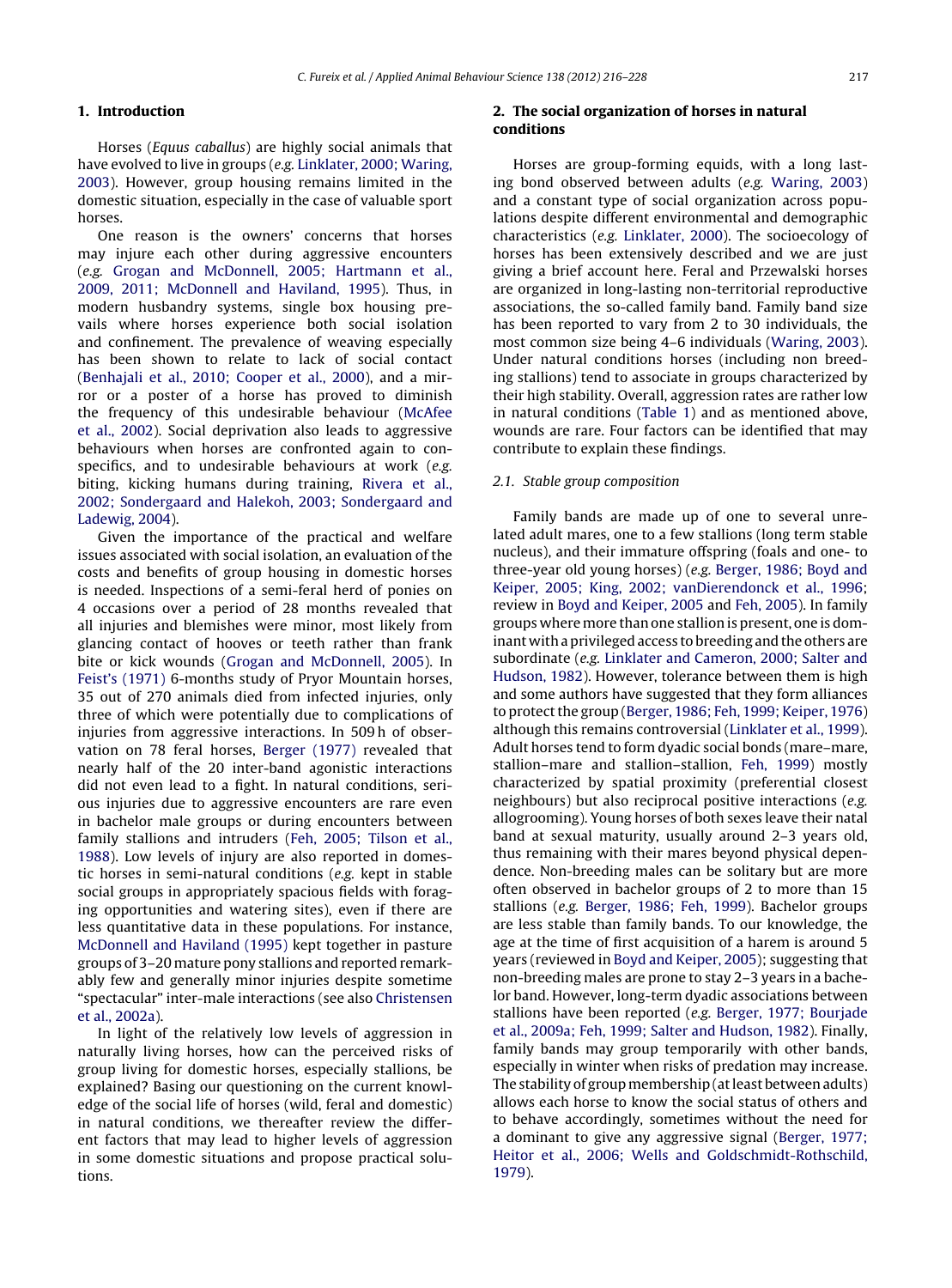#### <span id="page-2-0"></span>**Table 1**

 Mean frequencies of agonistic behaviours (per horse per hour) and potential factors of variation of aggression rates in various horse populations gathered from multiple published studies. Studied horses are natural population, domestic groups of horses in natural conditions and domestic groups of horses in paddock. Standard errors are presented when available. Rates of aggression are low both in stable natural groups and domestic groups kept under semi-natural conditions. However, rates of aggression can be higher in large groups, under high density, experiencing modifications of the group composition and/or when access to resources is limited. Note that these conditions are not limited to domestic conditions but can be more common in domestic groups of horses, especially in paddock, compared with natural populations.

| Study                                                      | Life condition                                   | Rates of aggressive<br>behaviour (per horse<br>$h^{-1}$ ) | Group size (number of<br>horses) | Density (number of<br>horses $ha^{-1}$ ) | Group composition                                                                      | Group composition Restricted<br>modifications<br>(human managing)                 | resources                                                                                       |
|------------------------------------------------------------|--------------------------------------------------|-----------------------------------------------------------|----------------------------------|------------------------------------------|----------------------------------------------------------------------------------------|-----------------------------------------------------------------------------------|-------------------------------------------------------------------------------------------------|
| Weeks et al. (2000)                                        | Domestic - paddock                               | $6.3 \pm 4.1 h^{-1}$                                      | 14                               | $1.4 - 127.7$                            | Breeding mares with foals                                                              |                                                                                   | Part of the<br>observations made<br>during feeding of<br>supplemental grain                     |
| Montgomery (1957)                                          | Domestic - paddock                               | $3.2 h^{-1}$                                              | 11                               | Na                                       | Mares and geldings                                                                     | 1 injured mare<br>removed during<br>the course of the<br>study                    |                                                                                                 |
| Benhajali et al. (2008)                                    | Domestic - paddock                               | $2.5 \pm 1.4 h^{-1}$                                      | 44                               | 200.0                                    | Arab breeding mares<br>(without foals)                                                 |                                                                                   | No foraging<br>opportunities (no<br>grass, no hay)                                              |
| Keiper and Sambraus (1986)                                 | Natural population                               | $2.4 h^{-1}$                                              |                                  |                                          | Ponies from Assateague<br>Island                                                       |                                                                                   | Confined by artifi-<br>cial/topographical<br>$barriers \rightarrow$<br>restricted<br>resources? |
| Clutton-Brock et al. (1976)                                | Natural population                               | $1.9 h^{-1}$                                              | 17                               | Na                                       | Highland ponies (mare<br>with and without foals,<br>juvenile mares and<br>gelding)     | 1 mare removed<br>during the course<br>of the study                               |                                                                                                 |
| Christensen et al. (2002b)                                 | Natural population                               | $1.5 h^{-1}$                                              | 13                               | 0.2                                      | Przewalski bachelor groups                                                             |                                                                                   |                                                                                                 |
| Heitor et al. (2006)                                       | Domestic - semi<br>natural                       | $1.2 \pm 0.7 h^{-1}$                                      | 11                               | $0.6 - 2$                                | Family band of Sorraia<br>horses                                                       | Stallion placed<br>with mares for<br>breeding at the<br>beginning of the<br>study |                                                                                                 |
| Wells and<br>Goldschmidt-Rothschild<br>(1979)              | Natural population                               | $0.9 \pm 0.3 h^{-1}$                                      | $\approx$ 20                     | $\approx 0.1$                            | Family band of Camargue<br>horses                                                      | Herd stallion added<br>to the group at the<br>beginning of the<br>study           |                                                                                                 |
| Jorgensen et al. (2011)<br>Feh (1988)                      | Domestic - paddock<br>Semi natural<br>population | $0.9 \pm 0.8 h^{-1}$<br>$0.8 \pm 0.2 h^{-1}$              | $3 - 6$<br>$4 - 5$               | $1.7 - 33.3$<br>$0.25 - 1.25$            | Mares and geldings<br>Przewalski bachelor group<br>and family band                     |                                                                                   |                                                                                                 |
| vanDierendonck et al. (1995)                               | Domestic-<br>semi-natural                        | $0.7 h^{-1}$                                              | 31                               | 22.1                                     | Icelandic horses (geldings,<br>mares, juvenile stallions<br>and mares $)+a$ few ponies | Some adults absent<br>for some weeks<br>(breeding)                                |                                                                                                 |
| Houpt and Keiper (1982)                                    | Natural population                               | $0.2 \pm 0.0 h^{-1}$                                      | $\overline{7}$                   | Na                                       | Family band of ponies from<br>Assateague Island                                        |                                                                                   |                                                                                                 |
| Bourjade et al. (2009b)<br>Hausberger et al. (unpublished) | Natural population<br>Domestic - semi<br>natural | $0.2 \pm 0.1 h^{-1}$<br>$0.2 - 1.1 h^{-1}$                | 9<br>$2 - 5$                     | 0.02<br>$0.7 - 2.5$                      | Przewalski bachelor groups<br>Stallions and geldings                                   |                                                                                   |                                                                                                 |
| Sigurjonsdottir et al. (2003)                              | Domestic - semi<br>natural                       | $0.1 h^{-1}$                                              | 34                               | 4.25                                     | Adult mares, immature<br>horses, adult geldings in<br>groups                           |                                                                                   |                                                                                                 |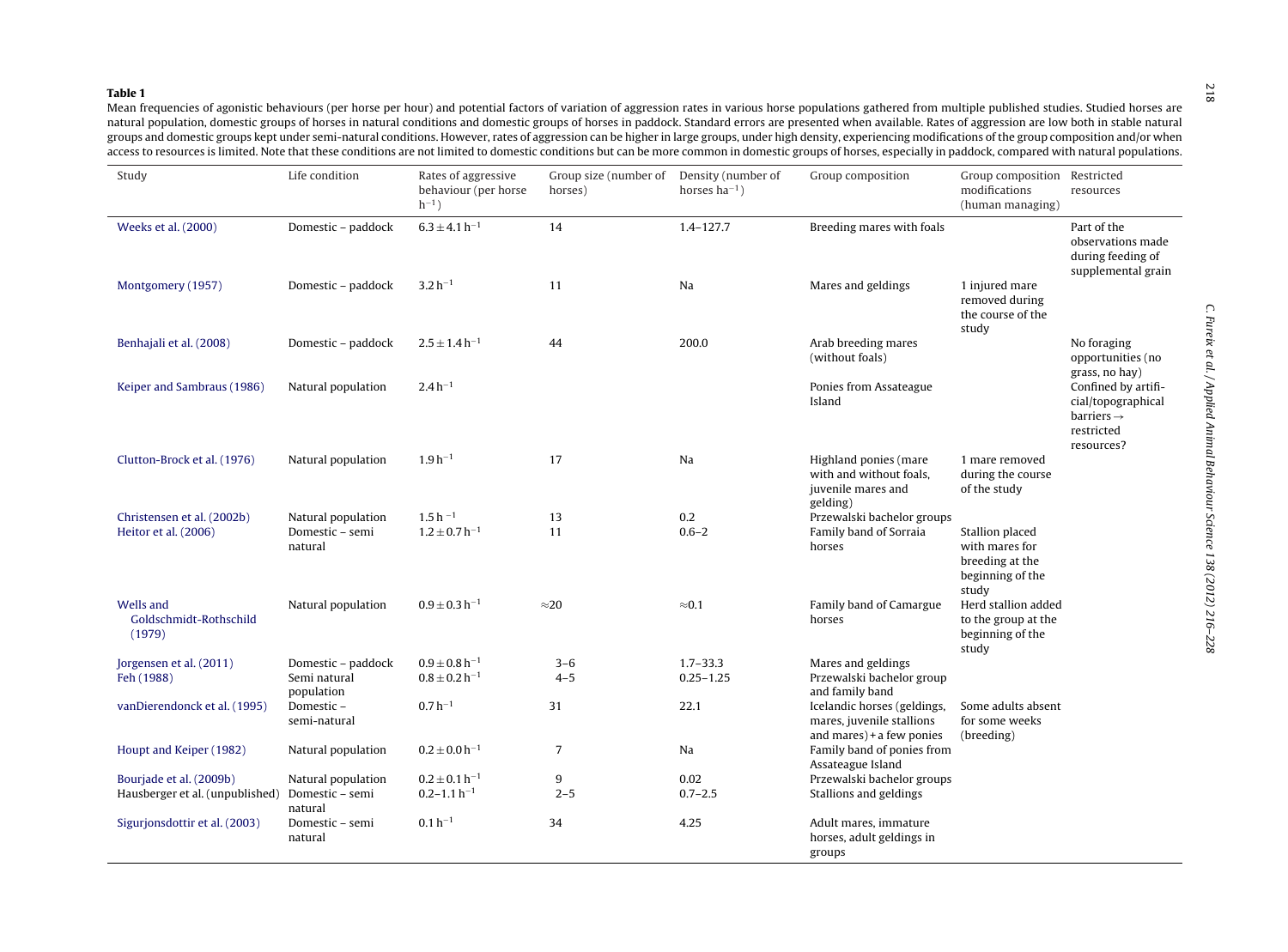## <span id="page-3-0"></span>2.2. Stable dominance hierarchy

Another major factor involved in the regulation of aggression is the dominance hierarchy, where the knowledge of each other's dominance status makes novel challenges useless ([Berger,](#page-11-0) [1977;](#page-11-0) [Heitor](#page-11-0) et [al.,](#page-11-0) [2006;](#page-11-0) [Wells](#page-11-0) [and](#page-11-0) [Goldschmidt-Rothschild,](#page-11-0) [1979\).](#page-11-0) As much broadly defined, the function of dominance would be to regulate conflicts over coveted resources of any kind, lowering aggressiveness and social tensions as the result of the predictability of contest outcomes [\(Rutberg](#page-12-0) [and](#page-12-0) [Greenberg,](#page-12-0) [1990\),](#page-12-0) thus reducing the risk of injury while interacting [\(Bourjade](#page-11-0) et [al.,](#page-11-0) [2009a;](#page-11-0) [Keiper](#page-11-0) [and](#page-11-0) [Sambraus,](#page-11-0) [1986\).](#page-11-0)

In natural horse societies, stable linear dominance hierarchies are formed with occasional reversals and triangles [\(Feh,](#page-11-0) [2005;](#page-11-0) feral horse: [Houpt](#page-11-0) [and](#page-11-0) [Keiper,](#page-11-0) [1982;](#page-11-0) [Keiper](#page-11-0) [and](#page-11-0) [Sambraus,](#page-11-0) [1986;](#page-11-0) [Tyler,](#page-11-0) [1972;](#page-11-0) [Wells](#page-11-0) [and](#page-11-0) [Goldschmidt-](#page-11-0)Rothschild, [1979;](#page-11-0) Przewalski horse: [Boyd](#page-11-0) [and](#page-11-0) [Houpt,](#page-11-0) [1994;](#page-11-0) [Feh,](#page-11-0) [1988\).](#page-11-0) Dominance gives a priority of access to limited resources (water, food, etc.) and therefore may be difficult to observe in environments where food (e.g. grass) is uniformly distributed or water easily accessible. Moreover, once established, the dominance relationships are maintained by both spontaneous avoidances by subordinates and low intensity threats by dominants [\(Berger,](#page-11-0) [1977;](#page-11-0) [Wells](#page-11-0) [and](#page-11-0) [Goldschmidt-Rothschild,](#page-11-0) [1979\).](#page-11-0) Behaviours such as "bite-threats", "head-threats" and "avoid" appear as better indicators of dominance than actual "attack", "kick" and "kick threats" which show more rarity or directional inconsistency [\(Heitor](#page-11-0) et [al.,](#page-11-0) [2006;](#page-11-0) [vanDierendonck](#page-11-0) et [al.,](#page-11-0) [1995\).](#page-11-0)

Dominance rank in horses does not depend upon size or weight ([Feh,](#page-11-0) [1990\).](#page-11-0) Age and anteriority in the group (i.e. higher length of residency in the group) seem to be major determinants [\(Monard](#page-12-0) et [al.,](#page-12-0) [1996\).](#page-12-0) Stallions may or may not be dominant over mares (e.g. [Berger,](#page-11-0) [1977;](#page-11-0) [Keiper](#page-11-0) [and](#page-11-0) [Sambraus,](#page-11-0) [1986;](#page-11-0) [Stevens,](#page-11-0) [1988;](#page-11-0) [Wells](#page-11-0) [and](#page-11-0) [Goldschmidt-](#page-11-0)Rothschild, [1979\).](#page-11-0) Stallions' herding behaviour, where they chase back their females to the group, has been interpreted as an aggressive act and sign of dominance by some authors [\(McDonnell](#page-12-0) [and](#page-12-0) [Haviland,](#page-12-0) [1995;](#page-12-0) [Miller,](#page-12-0) [1981\)](#page-12-0) but rather as a sexual behaviour by others ([Keiper](#page-12-0) [and](#page-12-0) [Sambraus,](#page-12-0) [1986\).](#page-12-0) As in other species (e.g. pigs: [Bolhuis](#page-11-0) et [al.,](#page-11-0) [2005,](#page-11-0) carnivorous: [Sands](#page-12-0) [and](#page-12-0) [Creel,](#page-12-0) [2004,](#page-12-0) birds: [Poisbleau](#page-12-0) et [al.,](#page-12-0) [2006;](#page-12-0) [Verbeek](#page-12-0) et [al.,](#page-12-0) [1999\),](#page-12-0) dominance rank is not or very weakly correlated with the relative aggressiveness of horses (e.g. [Berger,](#page-11-0) [1986;](#page-11-0) [vanDierendonck](#page-11-0) et [al.,](#page-11-0) [1995;](#page-11-0) [Wells](#page-11-0) [and](#page-11-0) [Goldschmidt-Rothschild,](#page-11-0) [1979;](#page-11-0) Przewalski horse: [Bourjade](#page-11-0) et [al.,](#page-11-0) [2009b;](#page-11-0) [Feh,](#page-11-0) [1988\),](#page-11-0) meaning that dominant horses are not necessarily the most aggressive individuals. Dominance rank differs from "leadership" where some individuals are more followed than others towards resources [\(Bourjade](#page-11-0) et [al.,](#page-11-0) [2009b\)](#page-11-0) and are not related.

#### 2.3. Ritualized communication

Given this long term associations between group members, horses have developed a complex social and communication system based on close associations between few partners ([Feh,](#page-11-0) [2005\).](#page-11-0) Field observations suggest individual recognition (e.g. [Feh,](#page-11-0) [1999;](#page-11-0) [Feist](#page-11-0) [and](#page-11-0) [McCullough,](#page-11-0) [1976\),](#page-11-0) an ability now supported by experimental data on domestic horses ([Lemasson](#page-12-0) et [al.,](#page-12-0) [2009;](#page-12-0) [Proops](#page-12-0) et [al.,](#page-12-0) [2009\).](#page-12-0) Horses have a repertoire of graded visual signals that enable other animals to assess the intentions of the emitter [\(Feh,](#page-11-0) [2005;](#page-11-0) [Kiley-Worthington,](#page-11-0) [1976;](#page-11-0) [Waring,](#page-11-0) [2003\).](#page-11-0) Examples of displays and theirs gradations are given in [Waring](#page-12-0) [\(2003\),](#page-12-0) while an ethogram of aggressive behaviours has been proposed by [McDonnell](#page-12-0) [and](#page-12-0) [Haviland](#page-12-0) [\(1995\).](#page-12-0) Ritualized displays may, as in other species (e.g. [Sebeok,](#page-12-0) [1979\),](#page-12-0) be useful substitutes to real aggressions. This is especially the case for stallion–stallion encounters that involve ritualized interactive sequences [\(McDonnell](#page-12-0) [and](#page-12-0) [Haviland,](#page-12-0) [1995;](#page-12-0) [Waring,](#page-12-0) [2003\).](#page-12-0)

Aggression in horses varies from low to high intensity and takes the forms of non-contact aggressions represented by threats to bite or threats to kick, and physical aggressions such as bites, kicks, chases or attacks. Patterns of aggressive interactions are characterized by a fixed ears backward position, sometimes reaching the flattening of ears against the top of the neck ([Feist](#page-11-0) [and](#page-11-0) [McCullough,](#page-11-0) [1976\).](#page-11-0) Agonistic interactions act at increasing distance between two opponents either through a spontaneous displacement of one of them or through the aggression of one opponent upon the other ([Berger,](#page-11-0) [1986;](#page-11-0) [Feist](#page-11-0) [and](#page-11-0) [McCullough,](#page-11-0) [1976\).](#page-11-0) Displacements, which can be either spontaneous or a response to aggressions, take the forms of avoiding by moving a part of the body away, moving away by walking or fleeing by trotting or cantering.

On the basis of the available literature, [Waring](#page-12-0) [\(2003\)](#page-12-0) concludes that horses usually display the minimal amount of aggression the situation requires. Threats are hence the most common channel used to direct aggression towards conspecifics in long-term stable groups ([Table](#page-4-0) 2).

## 2.4. Development of social skills

As other social species, horses need social experience in order to develop appropriate social skills (e.g. [Bourjade](#page-11-0) et [al.,](#page-11-0) [2009a\).](#page-11-0) Of course, the first social bond a foal forms is with its mother: a short time before giving birth, the mare stays away from the group for one to a few days in a place where the mare will give birth [\(Estep](#page-11-0) et [al.,](#page-11-0) [1993;](#page-11-0) [vanDierendonck](#page-11-0) et [al.,](#page-11-0) [2004\)](#page-11-0) and establishes an exclusive bond with her foal. The mother remains a foal's preferred partner for quite a long time (e.g. at 6 months of age, foals are still spending 40% of the time with their dam as closest neighbour, [Crowell-Davis](#page-11-0) [and](#page-11-0) [Weeks,](#page-11-0) [2005;](#page-11-0) [Tyler,](#page-11-0) [1969\).](#page-11-0) However, the foal starts interacting with other foals and its father after 2–3 weeks [\(Feh,](#page-11-0) [2005;](#page-11-0) [Tyler,](#page-11-0) [1969\).](#page-11-0) There is a switch of interest over time with more and more time spent with other foals or other family members ([Boyd,](#page-11-0) [1988;](#page-11-0) [Crowell-Davis,](#page-11-0) [1986;](#page-11-0) [McDonnell](#page-11-0) [and](#page-11-0) [Poulin,](#page-11-0) [2002;](#page-11-0) [Tyler,](#page-11-0) [1972\).](#page-11-0) Weaning occurs on average 15 weeks (but up sometimes to 24 h) before the birth of the next foal, when the mother generally prevents the foal from suckling [\(Welsh,](#page-12-0) [1975\).](#page-12-0) The young remains nevertheless close to the dam, paying special attention to the newborn.

After weaning, interacting with peers becomes even more frequent, and [Tilson](#page-12-0) et [al.](#page-12-0) [\(1988\)](#page-12-0) reported that the dominant stallion tended to stay close to the 1–2 year old other males and protect them from other group members.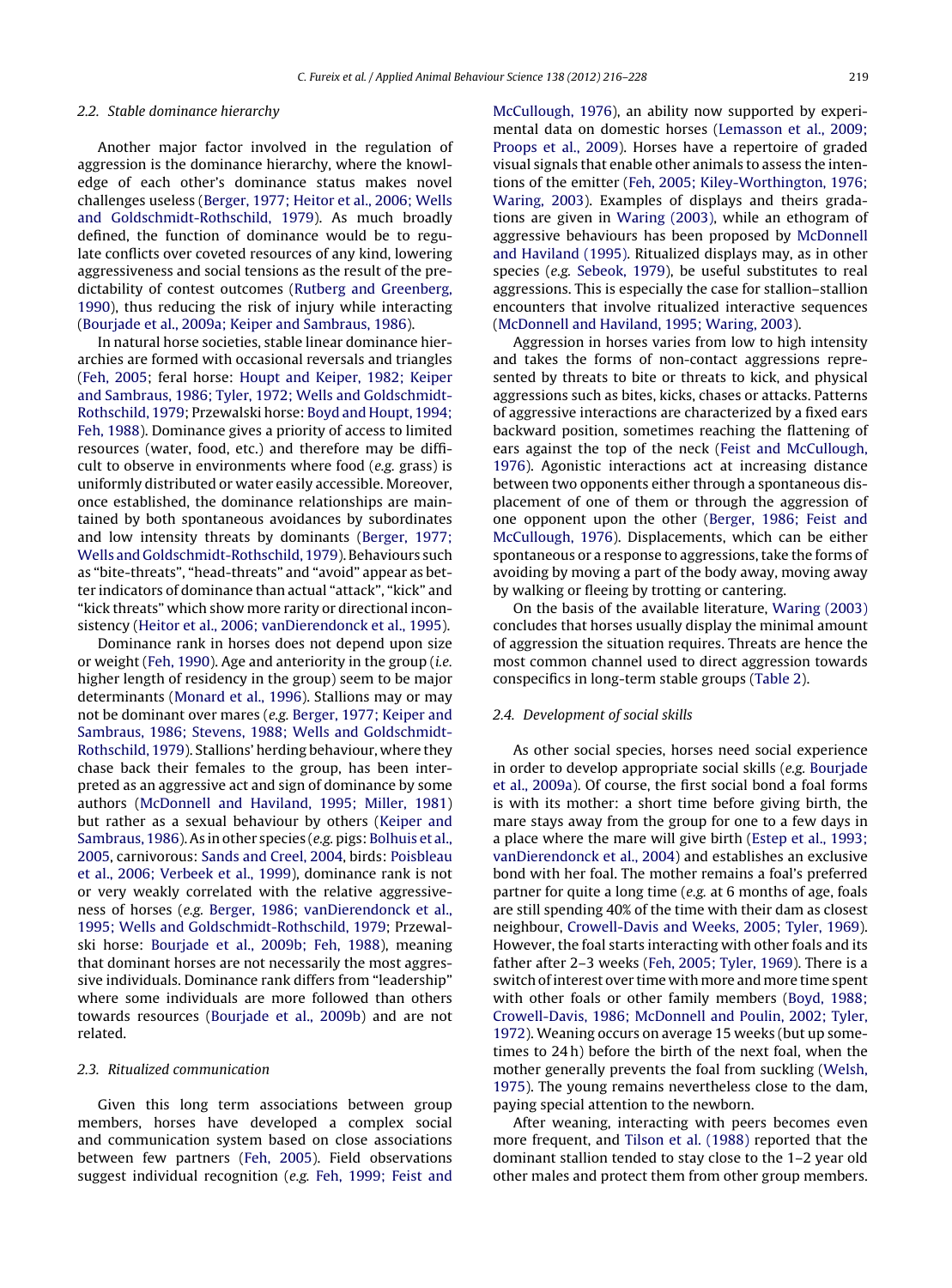### <span id="page-4-0"></span>**Table 2**

Proportions of aggressive behaviours in agonistic interactions in function of their intensity in (a) feral populations and groups of domestic horses in seminatural conditions and (b) domestic horses in paddock. Low intensity: displacement, non-contact aggressions (simple threats, i.e. ears backward only; threats to bite; to kick). High intensity: physical aggressions (bites; kicks). In long-term stable groups, low intensity aggressions appear to be the most common channel used to direct aggression towards conspecifics. Note that, even if numerous other studies mentioned such a result, quantitative data are not always available, especially in domestic populations.

|                                                     | Low intensity |                             |               | High intensity |               |
|-----------------------------------------------------|---------------|-----------------------------|---------------|----------------|---------------|
|                                                     | Displacement  | Simple threat, bite threats | Kick threat   | <b>Bite</b>    | Kick          |
| (a) Feral and semi-natural populations <sup>a</sup> |               |                             |               |                |               |
| Berger (1977)                                       |               | $71\%$ (mares)              |               |                |               |
|                                                     |               | 48% (stallions)             |               |                |               |
| Berger (1986)                                       |               | 92%                         |               | 8%             | < 0.01%       |
| Keiper and Sambraus (1986)                          |               | 48%                         |               | 27%            | 8%            |
| vanDierendonck et al. (1995)                        | 49%           | 27%                         | 6%            | 12%            | 6%            |
| Christensen et al. (2002b)                          | $\approx$ 27% | $\approx$ 27%               | $\approx$ 13% | $\approx$ 27%  | $\approx 7\%$ |
| Heitor et al. (2006)                                | 33%           | 60%                         | 3%            | 3%             | 0.6%          |
| (b) Domestic populations in paddock <sup>b</sup>    |               |                             |               |                |               |
| Araba and Crowell-Davis (1994)                      |               | 53%                         | 18%           | 21%            | 2%            |
| Montgomery (1957)                                   | 10%           | $\approx$ 50%               | $6\%$         | $\approx$ 25%  | $6\%$         |

<sup>a</sup> [Berger](#page-11-0) [\(1977,](#page-11-0) [1986\):](#page-11-0) feral horses, Grand Canyon, band size range: 3–6 individuals, including 1 stallion; [Christensen](#page-11-0) et [al.](#page-11-0) [\(2002b\):](#page-11-0) Przewalski bachelor group (n = 13 stallions, Ukraine); [Heitor](#page-11-0) et [al.](#page-11-0) [\(2006\):](#page-11-0) Sorraia horses, 10 adult mares and 1 adult stallion; [Keiper](#page-12-0) [and](#page-12-0) [Sambraus](#page-12-0) [\(1986\):](#page-12-0) feral ponies, Assateague Island, 3–28 individuals, including 1–2 stallion(s); van Dierendonck et al. (1995): 26 Icelandic horses (6 geldings, 16 mares, 2 juvenile stallions and 2 juvenile mares) and 5 ponies (breeds: Shetland, New Forest, Connemara).

**b** [Araba](#page-11-0) [and](#page-11-0) [Crowell-Davis](#page-11-0) [\(1994\):](#page-11-0) 15 Belgian brood-mares and 10 foals, Georgia; [Montgomery](#page-12-0) [\(1957\):](#page-12-0) 11 pleasure riding horses (7 geldings, 4 mares).  $c$  Kick threats and kick counted together in this study.

Young horses receive overall little aggression. Foals rarely get injured when they approach other adult mares [\(Crowell-Davis](#page-11-0) [and](#page-11-0) [Weeks,](#page-11-0) [2005;](#page-11-0) [Grogan](#page-11-0) [and](#page-11-0) [McDonnell,](#page-11-0) [2005\).](#page-11-0) One mechanism may be the use of snapping. In this particular display, the foal pulls the lips back and clasps rhythmically the teeth, often with an arched back and a tucked in tail ([Feh,](#page-11-0) [2005;](#page-11-0) [Waring,](#page-11-0) [2003\).](#page-11-0) Snapping has been considered as a "submission" display (e.g. [McDonnell](#page-12-0) [and](#page-12-0) [Haviland,](#page-12-0) [1995\)](#page-12-0) or a sign of conflict of motivation (approach/withdraw from this impressive adult; [Waring,](#page-12-0) [2003\),](#page-12-0) the result being apparently that little aggression is observed towards young individuals (as in juvenile signals of dogs puppies, [Bekoff,](#page-11-0) [1977\).](#page-11-0) Data are lacking on this potential appeasing effect of snapping but more than 60% of snapping directed to mares occurred after she threatened the foal and most snapping displayed by foals towards stallions occurred without any threat from the adult in [Wells](#page-12-0) [and](#page-12-0) [von](#page-12-0) [Goldsmith-Rothschild's](#page-12-0) [study](#page-12-0) [\(1979\).](#page-12-0)

However, behaving appropriately in group (with regards to aggressiveness here) clearly also relates on acquisition of social skills. For instance, while adult feral horses displayed only 0.3% of their threats towards a dominant conspecific (see also [Clutton-Brock](#page-11-0) et [al.,](#page-11-0) [1976:](#page-11-0) 4.9%; [Keiper](#page-12-0) [and](#page-12-0) [Sambraus,](#page-12-0) [1986:](#page-12-0) 7.3%), the proportion of "inappropriate" threats directed up the hierarchy reached up 10–20% of yearlings' threats, and 50% of foals's threats [\(Wells](#page-12-0) [and](#page-12-0) [Goldschmidt-Rothschild,](#page-12-0) [1979\).](#page-12-0) These results suggest a major role of experience on social competences acquisition. At all developmental stages, the young horses are confronted to a variety of social partners: siblings, peers, related and unrelated adults, including mares and stallions. Social experience and especially adult modelling, as in other social species (e.g. [West](#page-12-0) et [al.,](#page-12-0) [2003\),](#page-12-0) appear therefore to play a crucial role in order for the young to develop the typical low level/low rate of aggression typical of natural social groups. In a study performed on natural family bands of Przewalski horses, [Bourjade](#page-11-0) et [al.](#page-11-0) [\(2009a\)](#page-11-0) found that the overall rate of aggression towards peers in 1

and 2 year old horses was negatively correlated with the adult-young ratio. When this ratio was low (less adults present), the young horses showed more aggressiveness, more segregation from adults and more bonding with same age partners. Moreover, the mother's rank tends to have an influence on its offspring's rank both prior and after weaning [\(Tyler,](#page-12-0) [1972;](#page-12-0) [Wells](#page-12-0) [and](#page-12-0) [Goldschmidt-Rothschild,](#page-12-0) [1979\).](#page-12-0)

## 2.5. Conclusion

Mild forms and low frequencies of aggression have valuable advantages for horses, since physical aggression involves energetic costs, increases the risk of injury and is known to decrease reproductive success, by reducing rates of conception and increasing rates of foetal and foal mortality (e.g. [Berger,](#page-11-0) [1986;](#page-11-0) [Linklater](#page-11-0) et [al.,](#page-11-0) [1999\).](#page-11-0) The predominance oflow frequencies and mild forms of aggression, based on subtle communication signals and ritualized displays is made possible in natural horses populations thanks to group stability, dominance hierarchy and learning of appropriate social skills by young horses. Obviously, adults play a major role in canalizing socially undesirable behaviours of the immature horses.

## **3. Impact of management on aggression and its regulation in the domestic/captive situation**

## 3.1. Horses' aggressiveness in the domestic situation: myth or reality?

Studies of feral horses living under natural conditions indicate that the species-specific behaviour of equids has remained relatively unaffected by the domestication process (e.g. [Klingel,](#page-12-0) [1982;](#page-12-0) [Linklater,](#page-12-0) [2000;](#page-12-0) [Tyler,](#page-12-0) [1972\).](#page-12-0) Nevertheless, rates of aggression may be affected by the domestic life ([Table](#page-2-0) 1). A consequence of increased aggressiveness may be an increase of injuries [\(Houpt](#page-12-0) et [al.,](#page-12-0)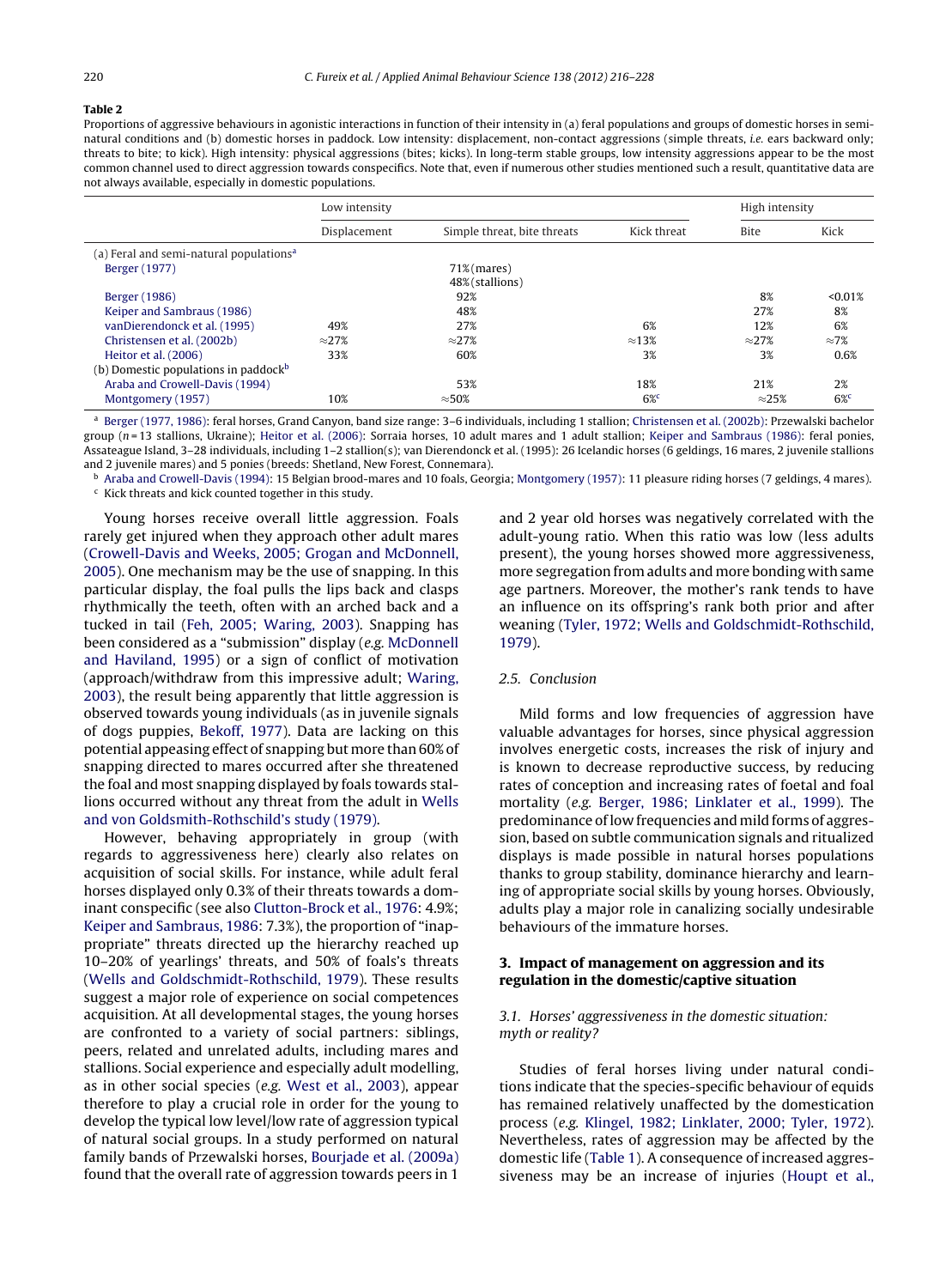[1978\).](#page-12-0) Thus, in a survey involving 58 Thoroughbred and Quarter Horse farms that managed 1987 weanlings and yearlings, [Gibbs](#page-11-0) [and](#page-11-0) [Cohen](#page-11-0) [\(2001\)](#page-11-0) observed that injuries were reported in 64% of the farms and mostly attributed by owners to horses "playing too hard", which probably corresponds to the interpretation given by owners of aggression, confused with play fighting. Although a few studies are sufficiently precise to enable a correct evaluation of aggression rates, environmental conditions offered to domestic horses, rather than being a domestic animal per se, may be at stake when high level of aggression are reported. Indeed, many domestic horses are kept in restricted conditions of space, food and social opportunities and these factors can trigger aggression. Note that feral populations experiencing for instance modifications of their group composition (due to human management) may show temporary higher levels of aggression, while stable domestic horses kept in semi-natural conditions show low frequencies of aggression (e.g. islandic horses studied by [Sigurjonsdottir](#page-12-0) et [al.,](#page-12-0) [2003](#page-12-0) and [vanDierendonck](#page-12-0) et [al.,](#page-12-0) [1995\)](#page-12-0) ([Table](#page-2-0) 1). Thus, non social and social factors may explain some high levels of aggressions sometimes encountered.

#### 3.2. Non social factors

#### 3.2.1. Space

Confinement, including forced proximity and and/or high density may increase aggressions in domestic animals [\(Archer,](#page-11-0) [1970\).](#page-11-0) [Stebbins](#page-12-0) [\(1974\)](#page-12-0) observed that aggressions were more frequent and intense in Appaloosa horses when kept in paddocks rather than in pastures. According to Skiff (1982, cited in [Keiper,](#page-12-0) [1986\),](#page-12-0) the number of aggressions shown by Przewalski horses increased as the size of the enclosure decreased. Limited space (*i.e.* limited resources?) on Assateage Island may explain the higher rates of aggression observed by [Keiper](#page-12-0) [and](#page-12-0) [Sambraus](#page-12-0) [\(1986\)](#page-12-0) in feral ponies ([Table](#page-2-0) 1). An increase of aggressions and derived injuries may be observed in Przewalski horses kept in captivity in zoos ([Boyd,](#page-11-0) [1988\),](#page-11-0) sometimes leading to abnormally high aggressiveness ([Keiper,](#page-12-0) [1986\).](#page-12-0)

Group density could also affect social behaviour (see [Benhajali](#page-11-0) et [al.,](#page-11-0) [2008\).](#page-11-0) Observing groups of horses in paddocks of about 100  $\rm m^2$  per horse up to 75,000  $\rm m^2$  per horse, [Jorgensen](#page-12-0) et [al.](#page-12-0) [\(2009\)](#page-12-0) reported that horses with the smallest space allowance showed the highest mean number of aggressive interactions  $(4.6 h<sup>-1</sup>)$  as compared to all other batches (1.3 h−1). Invasion of another horse personal space is a common source of aggression ([Heitor](#page-11-0) et [al.,](#page-11-0) [2006;](#page-11-0) [Keiper](#page-11-0) [and](#page-11-0) [Sambraus,](#page-11-0) [1986;](#page-11-0) [Tyler,](#page-11-0) [1972\).](#page-11-0) Davidson (1999, cited by [Christensen](#page-11-0) et [al.,](#page-11-0) [2002b\)](#page-11-0) noted that when living in a herd, conflicts are typically avoided through spatial distribution of the horses since individuals spread out and allow only a few others to be within their personal space. Tight spaces, that do not allow submissive animals to escape, are more common in domestic group situations than in semiferal groups ([Grogan](#page-11-0) [and](#page-11-0) [McDonnell,](#page-11-0) [2005\).](#page-11-0)

## 3.2.2. Resources availability

In general, limited access to resources induces social competition and increased levels of aggression (e.g. [Berger,](#page-11-0) [1977;](#page-11-0) [Clutton-Brock](#page-11-0) et [al.,](#page-11-0) [1976;](#page-11-0) [Grogan](#page-11-0) [and](#page-11-0) [McDonnell,](#page-11-0) [2005;](#page-11-0) [Montgomery,](#page-11-0) [1957;](#page-11-0) [vanDierendonck](#page-11-0) et [al.,](#page-11-0) [1995\).](#page-11-0) Thus, when additional food was brought to free ranging highland ponies, agonistic behaviours increased almost twofold, i.e. from 1.9 to 3.3 aggressive behaviours per hour per horse [\(Clutton-Brock](#page-11-0) et [al.,](#page-11-0) [1976\).](#page-11-0) Note that, in natural conditions where foraging is possible on widely distributed food resources, competition can nevertheless occur around water, shelters, branches, etc. Deprivation of such resources may certainly lead to increased agonistic interactions when again made available.

Care must be given to the ways of providing food, minerals and water. With regard to the contexts in which aggression occurred, [vanDierendonck](#page-12-0) et [al.\(1995\)](#page-12-0) reported in a herd of Icelandic horses in captivity that aggression occurred on the pasture but was more common around the mineral supply, the drinking bowls, and in the transition corridor (see also [Montgomery,](#page-12-0) [1957\).](#page-12-0) In pastured domestic horses, it is more common to provide water from a single concentrated source than from a stream or pond and to provide supplemental feeds that are highly palatable. The resulting food- and water-related aggression seems much more frequent and intense than water- or foragerelated aggression in naturally foraging herds ([Grogan](#page-11-0) [and](#page-11-0) [McDonnell,](#page-11-0) [2005\).](#page-11-0) The automatic feeding systems, by allowing only one horse at a time to enter the feeding box, seem also to trigger more aggressions, especially high level aggressions that may lead to injuries [\(Zeitler-Feicht](#page-12-0) et [al.,](#page-12-0) [2010\).](#page-12-0)

Foraging is a major activity in a horse's life. In all populations studied, free ranging horses spent 60–80% of their time grazing (e.g. [Boyd](#page-11-0) [and](#page-11-0) [Keiper,](#page-11-0) [2005;](#page-11-0) [Waring,](#page-11-0) [2003\).](#page-11-0) Conversely, domestic/captive horses daily receive a limited number of high energy meals and a limited amount of roughage (e.g. [Harris,](#page-11-0) [2005;](#page-11-0) [Nicol](#page-11-0) et [al.,](#page-11-0) [2002\).](#page-11-0) When domestic horses are placed as a group in a bare paddock and given a variety of enrichments including straw, branches, object, they showed a time limited interest in objects and the only efficient enrichment appeared to be the straw (providing thus foraging opportunity)([Jorgensen](#page-12-0) et [al.,](#page-12-0) [2011\).](#page-12-0) In this study, presence of straw was associated, amongst other aspects, with less agonistic and more friendly social interactions, while in all other cases (controls, poles, play objects, etc.), horses exhibited more agonistic than friendly interactions.

The importance of foraging opportunities in regulating social interactions had been experimentally tested by [Benhajali](#page-11-0) et [al.](#page-11-0) [\(2008,](#page-11-0) [2009\).](#page-11-0) In a first study, the authors drew up the behavioural repertoire and time-budget of a dense (200 mares/ha) group of 44 Arab breeding mares housed in individual boxes at night but kept 6 h a day in a bare paddock. They found that the behavioural repertoire and the time-budget were affected: neither lying down, nor rolling were observed while locomotion was abnormally high. They also observed a very limited social life: no preferred partner, no allogrooming and only a few social interactions exclusively agonistic interactions [\(Benhajali](#page-11-0) et [al.,](#page-11-0) [2008\).](#page-11-0) At that stage, both the high density and the lack of foraging opportunity could be responsible for these results.

The authors then tested the impact of foraging opportunity per se by dividing one hundred breeding mares from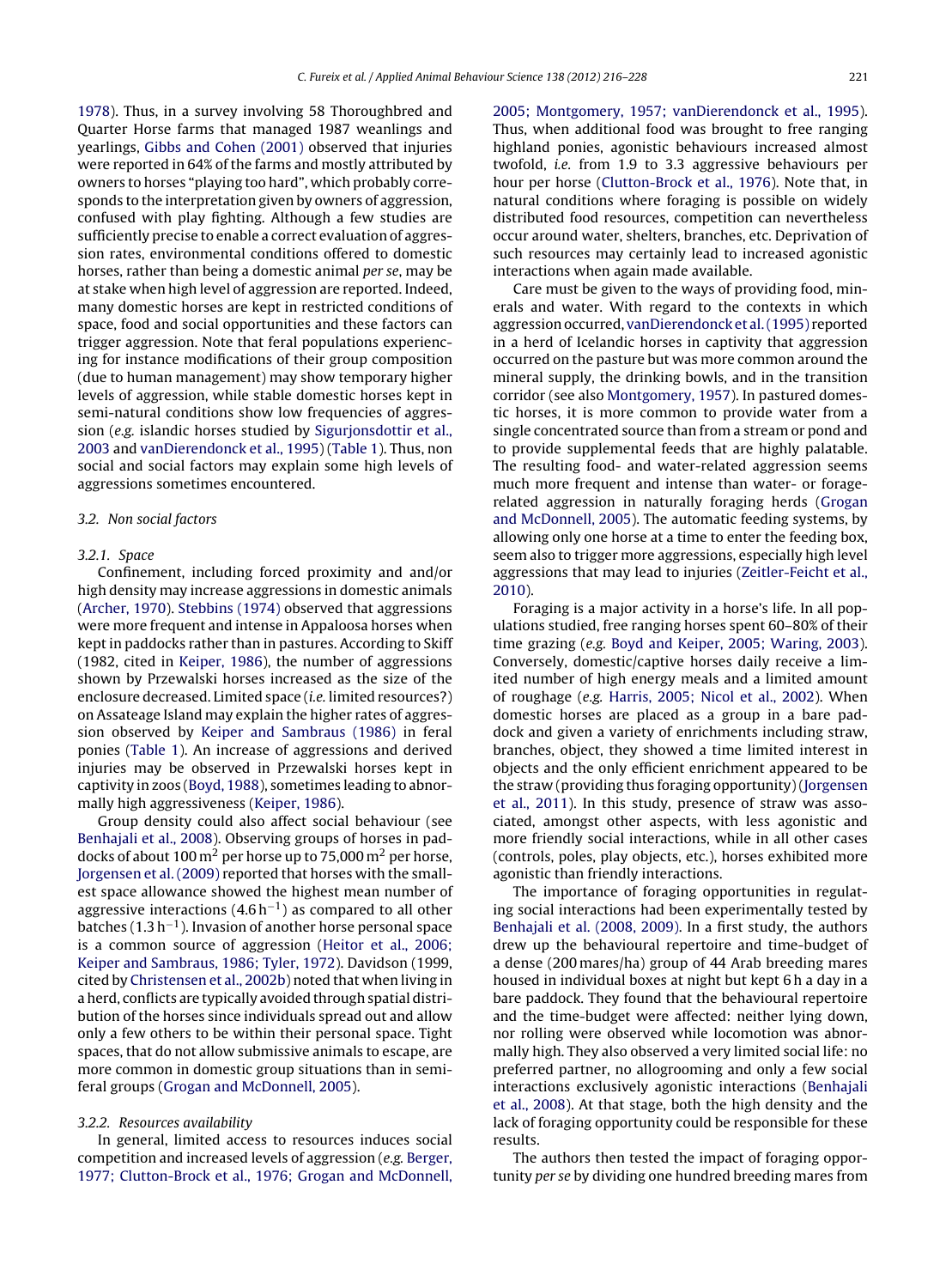the same facility into two groups of fifty mares, kept in the same conditions as mentioned above (but with a density of 115 mares/ha). However one group was given the opportunity to forage in the paddock, as 50 hay nets were hung along the fences [\(Benhajali](#page-11-0) et [al.,](#page-11-0) [2009\).](#page-11-0) All mares had the same total amount of hay, as the control group received the whole amount in the box at night. Therefore, only the temporal distribution varied. As expected, the experimental mares spent most of their time foraging at hay, but they also exhibited a larger overall behavioural repertoire. However, the most interesting was probably that they also showed higher rates of positive interactions (e.g. allogrooming), more social cohesion (preferred partners) as well as less aggression  $(0.9 \pm 0.7)$  aggressions/mare/h) than the control mares ( $0.2 \pm 0.2$  aggressions/mare/h). Thus aggressive interactions dropped by half when foraging opportunities were provided in the paddock [\(Benhajali](#page-11-0) et [al.,](#page-11-0) [2009\).](#page-11-0)

Two studies therefore converge towards a same major impact of roughage availability on the prevalence of agonistic behaviours. This is especially interesting as different breeds (Warmbloods/Purebred Arab horses) and types (riding – sport horses/breeding mares) of horses are involved, in very different climates (Scandinavia/Tunisia). This may well reflect a species-specific trend due to the discomfort of an empty stomach for hours [\(Harris,](#page-11-0) [2005\),](#page-11-0) making horses unfriendly or leading to an unfulfilled time-budget leaving time for undesirable behaviours.

## 3.3. Social factors

### 3.3.1. Group size

Domestic groups are often larger than natural social groups ([vanDierendonck](#page-12-0) et [al.,](#page-12-0) [2004\),](#page-12-0) which can be a potential source of social tensions and aggression. Indeed, frequencies of aggression per feral pony mare at Assateague Island were higher in larger bands than in smaller bands [\(Rutberg](#page-12-0) [and](#page-12-0) [Greenberg,](#page-12-0) [1990\).](#page-12-0) [Christensen](#page-11-0) et [al.](#page-11-0) [\(2002b\)](#page-11-0) reported an aggression rate of 1.46 per horse per hour in a group of 13 Przewalski stallions, which is twice as much than the rate observed in a small group of 4 Przewalski bachelor stallions in [Feh's](#page-11-0) [\(1988\)](#page-11-0) study (0.76 per horse per hour). Group size is highly variable in the domestic situation and its influence on the prevalence of aggressions would need worth further investigation, paying attention to the distinction between group size and density effects.

#### 3.3.2. Group composition

In free ranging populations, mares tend to perform less agonistic behaviours than stallions, but both in feral and domestic situations, stallions are not necessarily dominant over females ([Houpt](#page-12-0) et [al.,](#page-12-0) [1978;](#page-12-0) [Wells](#page-12-0) [and](#page-12-0) [Goldschmidt-Rothschild,](#page-12-0) [1979\).](#page-12-0) Groups of males do occur in natural conditions and grouping of stallions does not lead to increased injuries (e.g. [Christensen](#page-11-0) et [al.,](#page-11-0) [2002a,b\).](#page-11-0) Unfortunately in the domestic situation, stallions are generally kept in single boxes, which may impair their social skills (see further). More information towards horse owners is needed here. Allotting 66 adult horses into one mare group, one gelding group and one mixed gender group, [Jorgensen](#page-12-0) et [al.](#page-12-0) [\(2009\)](#page-12-0) reported no significant effect of gender composition on social interactions or on the very few observed injuries (all superficial).

Reproductive status of mares, and in particular foaling, can impact on aggressiveness towards conspecifics. Thus, mares tend to become aggressive after parturition, preventing the approach of herd members towards the foal [\(vanDierendonck](#page-12-0) et [al.,](#page-12-0) [1995;](#page-12-0) [Wells](#page-12-0) [and](#page-12-0) [Goldschmidt-](#page-12-0)Rothschild, [1979\).](#page-12-0) [vanDierendonck](#page-12-0) et [al.](#page-12-0) [\(2004\)](#page-12-0) investigated the social behaviour of mares before and after foaling in a herd of Icelandic horses consisting of adult mares, adult geldings and juvenile fillies, geldings and colts. Mares with foals separated off into a distinct subgroup and became more aggressive, but the presence of adult geldings in the herd during the foaling season did not prevent the expression of characteristic species-specific behaviour and allowed the development of long-term stable social relationships ([vanDierendonck](#page-12-0) et [al.,](#page-12-0) [2004\).](#page-12-0) Family groups of domestic horses, when kept in semi-natural conditions, seem to function as do feral families (see further). Breeding groups where stallions stay with the mares and foals are obviously not a source of risk [\(Grogan](#page-11-0) [and](#page-11-0) [McDonnell,](#page-11-0) [2005\).](#page-11-0) Although infanticide has been mentioned in natural conditions, it remains a rare phenomenon, possibly restricted to major social changes [\(Feh,](#page-11-0) [1990\).](#page-11-0)

As mentioned before, age is a crucial element in the dominance hierarchy and older individuals tend to have higher ranks than immature horses both in groups of domestic and feral/wild horses ([Houpt](#page-12-0) et [al.,](#page-12-0) [1978;](#page-12-0) [Houpt](#page-12-0) [and](#page-12-0) [Wolski,](#page-12-0) [1980,](#page-12-0) see part2). In general, aggressions are rare amongst young animals and in a food competition test, all yearlings shared food [\(Houpt](#page-12-0) et [al.,](#page-12-0) [1978\).](#page-12-0)

There is no evidence that breed differences do occur in aggressiveness. Observational data in stable groups give similar low prevalence for different breeds ([Table](#page-2-0) 1). However, according to [Grogan](#page-11-0) [and](#page-11-0) [McDonnell](#page-11-0) [\(2005\),](#page-11-0) Shetland ponies may be less injured during aggressive interactions, partly because of their appearance: being small, stocky and fat, means that they may "cushion" the kicks and maybe give less powerful kicks. Although physical characteristics of horses (height, weight) cannot be used to predict dominance or aggressiveness ([Houpt](#page-12-0) [and](#page-12-0) [Wolski,](#page-12-0) [1980\),](#page-12-0) further studies are certainly needed to investigate the potential impact of some breed characteristics in group composition.

To our knowledge there is no experimental data testing aggressiveness as a temperamental trait in horses [\(Hartmann](#page-11-0) et [al.,](#page-11-0) [2011\).](#page-11-0) Some horses are reported to have abnormally high levels of aggressiveness, but then this may be pathological [\(Keiper,](#page-12-0) [1986\).](#page-12-0) In paired feeding tests, dominance (access to buckets) may be correlated with the frequency of aggressive behaviours ([Houpt](#page-12-0) [and](#page-12-0) [Wolski,](#page-12-0) [1980\),](#page-12-0) but observational studies mostly do not show such a correlation (see Section [2.3\).](#page-3-0) Hormonal status (e.g. gestation in mares) or age have been shown to influence both aggressiveness and dominance rank, suggesting low individual consistency over time and across situations, a pre-requisite for a temperamental trait ([Hausberger](#page-11-0) [and](#page-11-0) [Richard-Yris,](#page-11-0) [2005\).](#page-11-0)

Changes in herd composition can disrupt the social organization of a herd [\(Keiper](#page-12-0) [and](#page-12-0) [Sambraus,](#page-12-0) [1986\),](#page-12-0) meaning that changes in individual status may occur. Illustrations can be extracted from a case study (Hausberger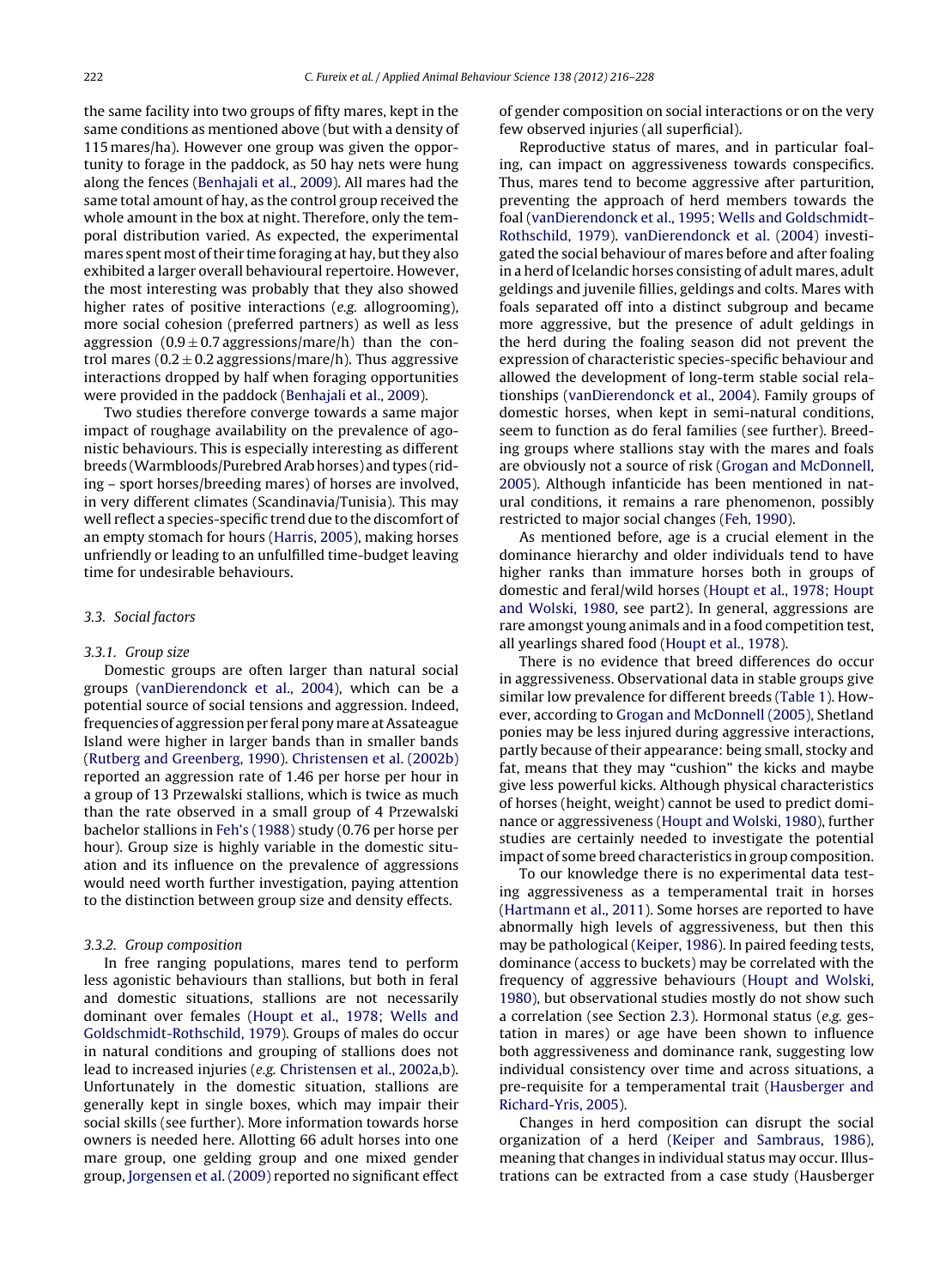#### **Table 3**

Characteristics of the populations studied by our research group. Period 1: 9 ponies observed for 30 h in August 1993 on a 2-ha pasture. The group had been stable for 2 years (except EZ, which arrived 6 months earlier); period 2: 10 ponies observed for 70 h in October–December 1994 on a 2 ha paddock, with a round-baller of hay. The group had been stable for 6 months; period 3: 5 ponies observed for 110 h between March and June 2001 on natural pastures (6 a to 2 ha). The group had been stable for 4 years. In all cases, water was provided ad libitum, natural shelters were available. Apart from the filly, the ponies worked either as riding school ponies (periods 1 and 2) or leisure horses (period 3). They were generally ridden together, mostly for 2 days in the week (4–6 h in periods 1 and 2, 1–3 h at the most for period 3). Experiments involving these animals complied with current French laws (Centre National de la Recherche Scientifique) related to animal experimentation and were in accordance with the European directive 86/609/CEE. No licence/permit/institutional ethical approval was needed. Animal husbandry and care were under the management of their private owner, as this experiment involved only horses in the "field" (no laboratory animals).

| Horse | Breed                           | Sex <sup>a</sup> | Period 1 (1993)<br>$N = 9$<br>Age | Period 2 (1994)<br>$N=10$<br>Age | Period 3 (2001)<br>$N = 5$<br>Age |
|-------|---------------------------------|------------------|-----------------------------------|----------------------------------|-----------------------------------|
| Α     | Unregistered                    | G                | 5                                 | 6                                | 12                                |
|       | Fjord                           | ι.               | 6                                 |                                  | 13                                |
| U     | Welsh                           | Lт               |                                   |                                  |                                   |
| PB    | Unregistered                    |                  | 14                                | 15                               |                                   |
| Q     | Merens                          |                  | 11                                |                                  |                                   |
|       | Connemara                       |                  | 10                                |                                  |                                   |
|       | Unregistered                    |                  | 5                                 | h                                |                                   |
|       | Pottok                          |                  | 17                                |                                  |                                   |
| EZ    | Welsh $\times$ unregistered     |                  |                                   |                                  |                                   |
| B     | Dartmoor                        | ι.               |                                   |                                  |                                   |
| D     | Haflinger $\times$ unregistered | ι.               |                                   | 10                               |                                   |
| ι.    | Haflinger                       | ι.               |                                   | 11                               |                                   |
|       | Fjord                           | lт               |                                   |                                  |                                   |
|       | Haflinger                       | M                |                                   |                                  | 15                                |
| Н     | Appaloosa $\times$ pony         | M                |                                   |                                  |                                   |
| Ha    | Haflinger $\times$ Connemara    | G                |                                   |                                  | h                                 |

<sup>a</sup> G: gelding, F: female, and M: Male.

et al., unpublished data), in which we followed given individuals, and two especially in different group compositions (Table 3). In period 1 [\(Fig.](#page-8-0) 1), P and A appeared at the top of the hierarchy for aggressions given, avoidances received and success at the paired feeding test, while U was at the bottom of the hierarchy. One year later (period 2, [Fig.](#page-8-0) 1), after the group composition had changed, P was still the most aggressive but he was less avoided than others and ranked only second in the feeding test. U went up and became the second most aggressive pony, the first to be avoided and the first to access the bucket, while A was still avoided but became less aggressive than before. Only P and A could be followed over a longer time period. In period 3 [\(Fig.](#page-8-0) 1), they had been with three other individuals for four years, living all year round, night and day, together on a pasture. In this situation, A has clearly become a subordinate, whatever the parameter chosen, while P has an intermediate status. The relative status of P and A has also changed over time (e.g. feeding test in period 1/period 3), showing that despite a long term relationship, status was not definitively acquired. The results show that the stability of an individual's status may depend upon group stability rather than on intrinsic individual characteristics.

### 3.3.3. Group stability

In the domestic situation, group composition often changes according to the use of horses [\(Grogan](#page-11-0) [and](#page-11-0) [McDonnell,](#page-11-0) [2005\).](#page-11-0) In stable groups of domestic horses, the dominance relationships are mainly maintained by spontaneous avoidances by subordinates like in natural populations (e.g. [Arnold](#page-11-0) [and](#page-11-0) [Grassia,](#page-11-0) [1982;](#page-11-0) [Jorgensen](#page-11-0) et [al.,](#page-11-0) [2009\).](#page-11-0) Subordinates rarely "contest": [Heitor](#page-11-0) et [al.](#page-11-0) [\(2006\)](#page-11-0) report for instance that most offensive interactions (84.8%)

elicit an avoidance/withdrawal reaction and adult horses display only 1.9% of aggression directed up the hierarchy. Therefore, a stable group hierarchy has been reported to be an important factor in prevention of kick and bite injuries [\(Furst](#page-11-0) et [al.,](#page-11-0) [2006;](#page-11-0) [Knubben](#page-11-0) et [al.,](#page-11-0) [2008\).](#page-11-0) Actual scientific data are scarce and further work is needed.

In free ranging groups, aggressive displays are most likely directed towards the newcomer in a group [\(Rutberg,](#page-12-0) [1990;](#page-12-0) [Rutberg](#page-12-0) [and](#page-12-0) [Greenberg,](#page-12-0) [1990;](#page-12-0) [Wells](#page-12-0) [and](#page-12-0) [Goldschmidt-Rothschild,](#page-12-0) [1979\).](#page-12-0) Young transitional females have been reported to suffer from higher injury/blemish grades than long-time resident harem mares [\(Grogan](#page-11-0) [and](#page-11-0) [McDonnell,](#page-11-0) [2005\).](#page-11-0) [Arnold](#page-11-0) [and](#page-11-0) [Grassia](#page-11-0) [\(1982\)](#page-11-0) observed in a group of domestic horses that the horses that received the most of aggression were all horses introduced in the paddock later than the rest of the group. A horse's dominance rank tends to be inversely correlated to its length of residency in the herd (e.g. [Heitor](#page-11-0) et [al.,](#page-11-0) [2006;](#page-11-0) [McDonnell](#page-11-0) [and](#page-11-0) [Haviland,](#page-11-0) [1995\).](#page-11-0) When adult stallions were introduced with young colts, [Tilson](#page-12-0) et [al.](#page-12-0) [\(1988\)](#page-12-0) observed an increase of offensive behaviours (threats, bites, kicks) from the stallions, which generally decreased or even vanished after 1 h.

Artificially inducing familiarity by exposing resident horses to newcomers in adjacent boxes may reduce aggressive interactions [\(Hartmann](#page-11-0) et [al.,](#page-11-0) [2009\),](#page-11-0) although more studies are needed here as the very limited time of pre-exposure (5 min in this study) may have led to underestimate the potential relevance of such a familiarization. Introducing the unfamiliar animal with two rather than one resident does not seem to change the aggressive behaviour and this introduction does not seem to modify the frequency of social interactions in the group ([Hartmann](#page-11-0) et [al.,](#page-11-0)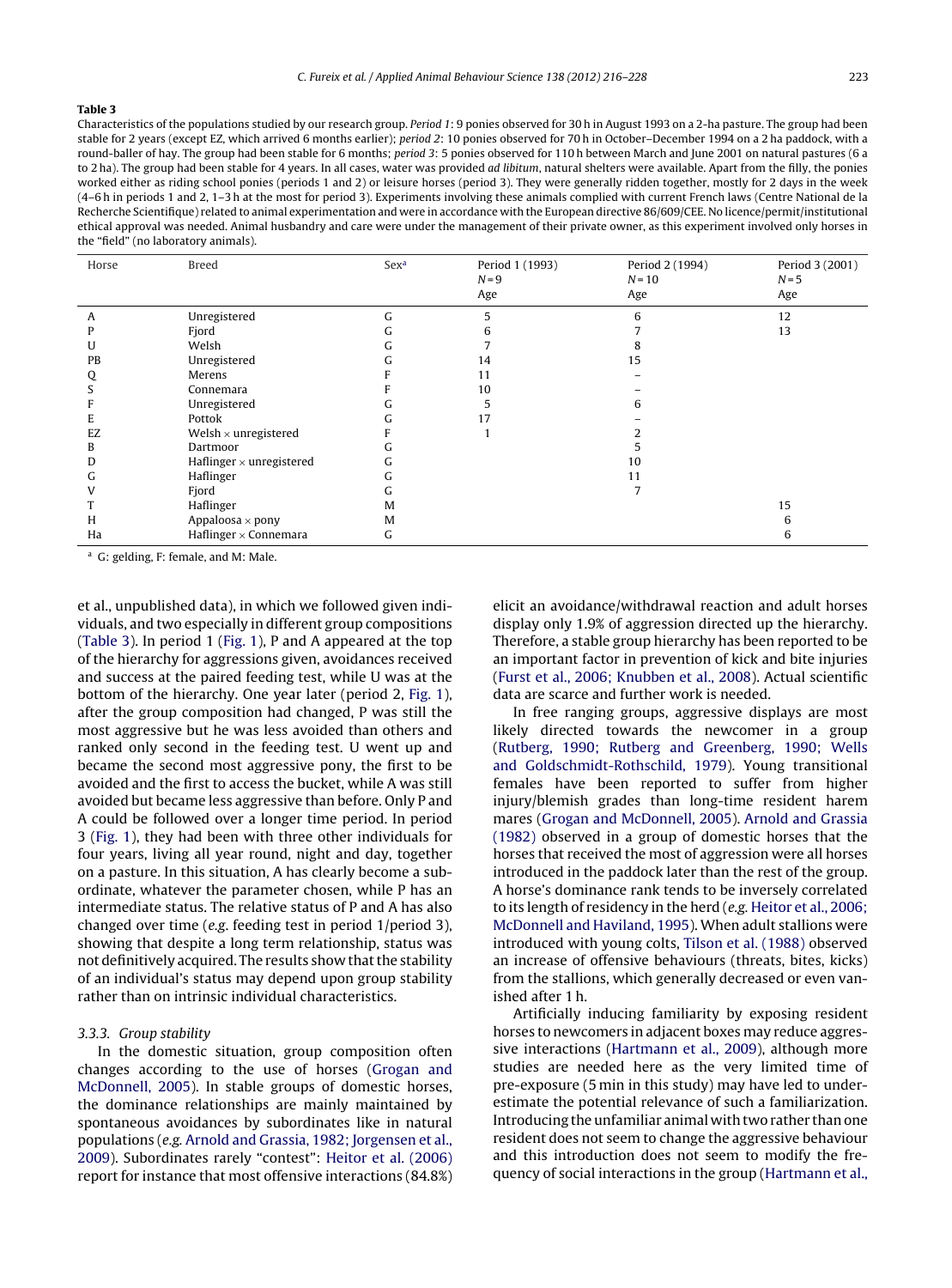<span id="page-8-0"></span>

Fig. 1. Variations in individual's status function of group composition. Three studies were performed (in 1993: period 1, in 1994: period 2 and in 2001: period 3) where we followed several horses (in bold) and two especially (in bold and grey) in different group compositions. For each study, here are the sociograms based on (a) the number of aggression given, (b) the number of avoidance received and (c) the time spent eating in the bucket during paired feeding tests. Agonistic interactions were noted ad libitum during focal or group observation sessions performed in the horses' usual pastures. Paired feeding tests were performed in an outdoor limited enclosure (10 m diameter) where horses were confronted to a single bucket with barley. Results show that stability of an individual's status may depend upon group composition rather than on intrinsic individual characteristics.

[2011\).](#page-11-0) Further work is clearly needed on all these aspects but prior familiarization seems to be a promising line to help reducing aggression towards newcomers.

#### 3.3.4. Developmental issues

As mentioned in part 2, the developmental trajectory of young horses in natural conditions involves the acquisition of social skills throughout a development that implies a diversified social environment (mother but also other

adults). The domestic situation is highly different: foals develop in a restricted social environment (no stallions, no older peers), which becomes even more impoverished as they grow older (same sex and same age groups). They undergo human management that involves early handling and early weaning (both alimentary and social). All these procedures may have an impact on the development of the young's social skills and therefore its later abilities to regulate aggressions.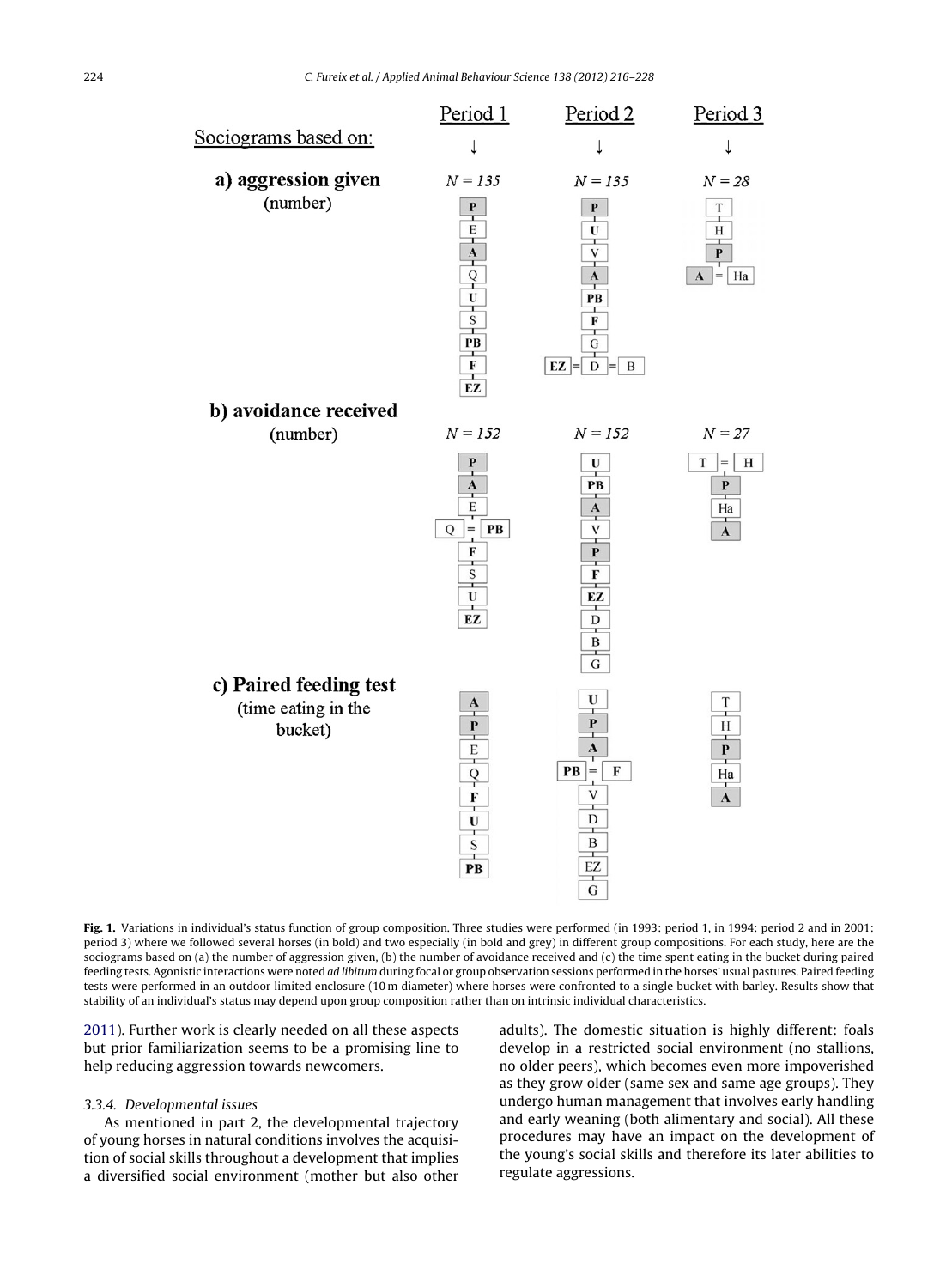3.3.4.1. The mother–young bond. As in free managed horses [\(Wells](#page-12-0) [and](#page-12-0) [Goldschmidt-Rothschild,](#page-12-0) [1979\),](#page-12-0) domestic mares have a major influence on their offspring, influencing their foals' dominance rank ([Houpt](#page-12-0) [and](#page-12-0) [Wolski,](#page-12-0) [1980;](#page-12-0) [vanDierendonck](#page-12-0) et [al.,](#page-12-0) [1995\)](#page-12-0) and their offspring's aggressiveness [\(Araba](#page-11-0) [and](#page-11-0) [Crowell-Davis,](#page-11-0) [1994;](#page-11-0) [Weeks](#page-11-0) et [al.,](#page-11-0) [2000\).](#page-11-0) Although genetic influence is possible, it is likely that the mother has a modelling influence on the foal's behaviour through her behaviour. Thus, the dam also influences the foal's choice of preferred associate: foals tend to associate with the offspring of their mother's preferred partner ([Weeks](#page-12-0) et [al.,](#page-12-0) [2000\).](#page-12-0) Human interferences with the mare-foal bond are numerous and of course a characteristic of the domestic situation. Human interventions are especially crucial at two time periods (events): birth and weaning.

It has become popular to handle foals at birth, with the belief that it would create a long-term memory of humans' "dominance" or partnership or of objects being harmless, until scientific studies converged to show little or no such effects (e.g. [Simpson,](#page-12-0) [2002;](#page-12-0) [Williams](#page-12-0) et [al.,](#page-12-0) [2002\).](#page-12-0) A more recent study has revealed that this so-called "imprinting procedure" (handling the foal intensively on the ground for the first hour after birth) had a series of negative consequences, one of them being an unsecure attachment to their dam [\(Bowlby,](#page-11-0) [1969\).](#page-11-0) These foals tended to stay close to the dam, had less social interactions with their peers and reacted very strongly to weaning. When later observed at 2 years, these young horses exhibited social withdrawal, but also a higher frequency of aggressive behaviour towards peers as compared to control horses [\(Henry](#page-11-0) et [al.,](#page-11-0) [2009\).](#page-11-0) Early experience, even limited (see also [Hausberger](#page-11-0) et [al.,](#page-11-0) [2007\),](#page-11-0) may therefore have long term consequences on a horse's social profile.

Human intervention is also most influential at weaning. Under domestic conditions, weaning can differ from the natural process in several important ways: it is often abrupt and tends to take place earlier, typically between 4 and 6 months of age when the foal is still in close relation with its dam (for a review: [Crowell-Davis](#page-11-0) [and](#page-11-0) [Weeks,](#page-11-0) [2005\).](#page-11-0) Weaning of foals results not only in the breaking of the mare-foal bond and deprivation of maternal care, but feeding practices, housing and social environment may be deeply altered. Under such conditions, weaning results in high levels of stress ([Waran](#page-12-0) et [al.,](#page-12-0) [2008\)](#page-12-0) and increased aggressiveness may be visible for several days after weaning.

Environmental conditions, either physical or social, do have a strong influence on stress reactions of foals. The highest reactions are observed for foals weaned singly in a box. When paired with a peer, foals exhibit less stress reactions but aggressions do arise and can lead to injuries [\(Hoffmann](#page-11-0) et [al.,](#page-11-0) [1995\).](#page-11-0) Other practices, such as the progressive retrieval of mares from the group [\(Holland](#page-11-0) et [al.,](#page-11-0) [1996\),](#page-11-0) keeping foals at pasture in groups [\(Heleski](#page-11-0) et [al.,](#page-11-0) [2002\)](#page-11-0) or still more so introducing adults with the weanlings [\(Henry](#page-11-0) et [al.,](#page-11-0) [in](#page-11-0) [press\)](#page-11-0) all lead to lowered expressions of stress, including lowered levels of aggression. Space, dispersed resources (grass) and social diversity may help foals go through this forced and artificial separation from the dam without developing higher

levels of aggressiveness. Since foals, before weaning, associate with their dam's preferred partner's offspring, it may also be interesting to observe groups and preserve bonds when preparing weaning groups ([Waran](#page-12-0) et [al.,](#page-12-0) [2008\).](#page-12-0)

3.3.4.2. The importance of social diversity. As other social species, horses need social experience in order to develop appropriate social skills [\(Waran](#page-12-0) et [al.,](#page-12-0) [2008\).](#page-12-0) Anecdotal reports mention that motherless foals or foals raised only with their dam may lack the snapping behaviour (which could be a mechanism involved in regulation of aggression towards young horses, see part 2). They also often mention that these same foals may lack appropriate social skills and be either excessively withdrawn or aggressive when placed in groups. As mares are tolerant towards their young, young may then not learn from her how to respect social rules and adult's dominance, a general feature in natural conditions (e.g. [Bourjade](#page-11-0) et [al.,](#page-11-0) [2009a\).](#page-11-0)

[Christensen](#page-11-0) et [al.](#page-11-0) [\(2002a\)](#page-11-0) have showed that young stallions deprived of social contact during their development exhibited more agonistic behaviours towards other young stallions when regrouped atthe age oftwo years than peers raised in a group all along. They may need to learn not only to produce appropriate social signals but also to produce them in an appropriate context. It is likely that keeping stallions with the family, a very rare practice nowadays, would further help the foal's social development, as family stallions tend to interact a lot with their offspring in field situations (see part 2).

In most farms, young horses are kept in same-age and same-sex groups. Observations of such groups of 1 and 2 year-old horses revealed that these animals had restricted behavioural repertoires, little social cohesion but high frequencies of agonistic interactions [\(Bourjade](#page-11-0) et [al.,](#page-11-0) [2008\).](#page-11-0) The introduction of two unknown/unrelated adults in such groups resulted in an enlarged behavioural repertoire, in particular the emergence of adult-like behaviours, a higher social cohesion between the young animals and an increase of affiliative behaviours, associated with a decrease of aggressiveness [\(Bourjade](#page-11-0) et [al.,](#page-11-0) [2008\).](#page-11-0) Interestingly, snapping was only observed after the arrival of adults.

Many questions still need to be answered and further research is required. Given the importance of the adultyoung ratio on free ranging young animals, further research should investigate what would be the ideal proportion of adults in social groups, whether the adults' sex or age are important and whether they should or should not be familiar to the foals. In any case, the importance of adults in promoting the use of appropriate skills, regulating aggression and promoting social cohesion has been demonstrated enough, both in field and domestic conditions, to deserve immediate consideration in breeding facilities. Experimental research is also needed on the potential appeasing function of snapping.

### **4. Conclusion: towards better practices**

Given the natural propensity of horses, as a social species, to have a regulation of aggression in groups, the higher level of aggressiveness that can sometimes be observed under given management conditions (see part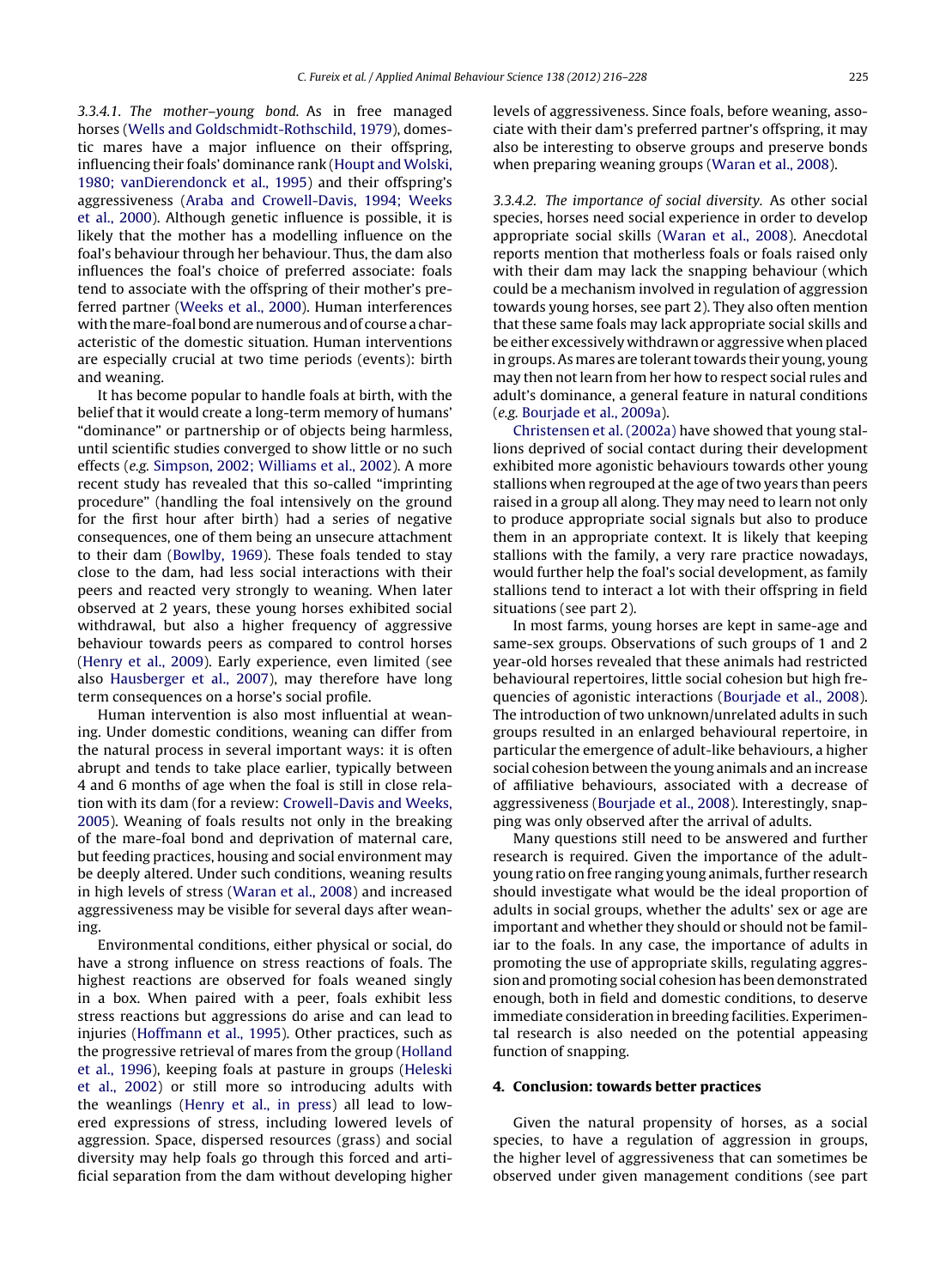3) seems clearly related to the conditions offered. This is especially the case if interactions become injurious, which "may indicate deficits in stable design, space allowance and management" ([Furst](#page-11-0) et [al.,](#page-11-0) [2006\).](#page-11-0)

Practices based on a better knowledge of horses' natural social life are not necessarily time consuming or difficult to apply. Some inappropriate situations may rather be a consequence ofinsufficient knowledge. One example is stallion management, where the predominant belief is that stallions are naturally aggressive towards other horses. As they are generally kept singly and only occasional attempts are made to put them in a group, the belief becomes reality. . . Stallions raised in familial or bachelor groups develop normal dominance hierarchies, overall low aggression levels and may be very protective of their foals. Of course, in non breeding contexts (i.e. no mating necessity), separation from mares may be a necessity as they would then, as a limited resource, be a source of aggressiveness. Breeders or riders may benefit from keeping stallions in families or bachelor groups, which in turn would increase their welfare and make them more manageable (see also [Rivera](#page-12-0) et [al.,](#page-12-0) [2002;](#page-12-0) [Sondergaard](#page-12-0) [and](#page-12-0) [Halekoh,](#page-12-0) [2003;](#page-12-0) [Sondergaard](#page-12-0) [and](#page-12-0) [Ladewig,](#page-12-0) [2004\).](#page-12-0) Group stability should be enhanced, leading to more peaceful interactions. Although this may seem a constraint for riding centers, keeping horses which work regularly as a group outside work may also favour easier management of horses and riders during lessons. As hierarchy and familiarity are established outside work, much less attention has to be given to the regulation of aggression at work, which may lower the attention to the riders' action and therefore the horses' welfare ([Lesimple](#page-12-0) et [al.,](#page-12-0) [2010\).](#page-12-0) This in turn may also be a source of aggression from horses . . . to humans ([Fureix](#page-11-0) et [al.,](#page-11-0) [2010\).](#page-11-0)

Keeping horses in paddocks or pastures may make a difference. Grazing is a crucial element that may lower overall social interactions, including aggressions. An easy way of promoting such an effect in paddock is to provide roughage while the group stays in the paddock, ensuring at the same time appropriate time budgets and physiological well-being.

Food is clearly a central element of a horse's life and therefore a source of competition. Attention has to be given to apparatus that limit food distribution to one animal at a time, while simple devices, such as a partition or a line above buckets may enable subordinates to eat without receiving aggressions ([Houpt](#page-12-0) [and](#page-12-0) [Wolski,](#page-12-0) [1980\).](#page-12-0) Favouring pastures over paddocks when possible, ensuring roughage availability, multiplying the sources of food and ensuring a reasonable density are interesting ways of lowering the risks of aggressions.

Data are still missing on the ideal group composition and little is known about the impact of group size but it is likely that a limited size (4–6 in feral families) promotes a more harmonious social life. Preferred partnerships are a major feature of horses' sociability, and observing individual characteristics may also help ensuring an appropriate group composition, which may differ according to the horses' use. Individual observations of adult horses' affinities and behaviour may help determining group composition: for a same horse, the level of aggressiveness differs according to the individual encountered, which suggests an adjustment to each other's behavioural responses [\(Hartmann](#page-11-0) et [al.,](#page-11-0) [2009\).](#page-11-0) Observation of affinities, spatial proximities and agonistic interactions (through repeated scan sampling of inter-individual distances, focal sampling of positive/aggressive social interactions) may thus reveal social partners that are better to keep together within a group, indicate withdrawn animals that may be kept in smaller groups or animals that do not get along over a longer time period. Group composition appears more a question of individual social characteristics than of gender or age.

Individual behaviour may vary over time and across situation as it is strongly influenced by life conditions. An altered welfare may be associated with a higher aggressiveness, as mentioned for instance in [Benhajali](#page-11-0) et [al.](#page-11-0) [\(2008\)'s](#page-11-0) [study.](#page-11-0) Horses may well develop tendencies for generalized aggressiveness when in poor welfare conditions, as riding school horses were found to generalize negative behaviours from familiar to unfamiliar persons [\(Fureix](#page-11-0) et [al.,](#page-11-0) [2009\)](#page-11-0) but also from other horses to humans, both being correlated (Fureix et al., unpublished data). More convincing still is the finding that aggressiveness towards humans was higher in horses that suffered from vertebral disorders, probably leading to chronic pain [\(Fureix](#page-11-0) et [al.,](#page-11-0) [2010\).](#page-11-0) Attention to social and non social management promoting welfare is crucial and group management would certainly be easier (e.g. lower risk of injury) if horses all benefitted from good welfare conditions. The opportunity for social contact is crucial, keeping in mind that social behaviour is both a source and consequence of welfare conditions.

In this context, developmental issues are essential and decreasing human interferences at some crucial points would be an easy way of diminishing some aggression problems. Choosing appropriate parents and especially the mother, as an important social model, may be interesting while ensuring better conditions of weaning seems crucial. The important and durable influence of mares on their offspring has been clearly demonstrated in experimental studies where they were used as a mediator for favouring human–foal relationships ([Henry](#page-11-0) et [al.,](#page-11-0) [2005\).](#page-11-0) Protective mothers induced distrust in foals: tendency to behave aggressively may therefore be transmitted the same way. However, attention and interest should also be given to the presence of unrelated adults in groups of young at all ages. They are essential for the development of appropriate social skills. Introducing (socially experienced) adults in groups of weanlings or yearlings appears as an easy way to ensure more aggression regulation in young animals. Diversifying the social environment of young horses may be an easy future development in breeding facilities.

There are broad lines for which studies converge and that seem to be reachable goals on a daily basis for a farm or a riding school. Many questions still remain to be investigated in more details and further studies should involve work on the limit in the grouping intervals that make a group stable or unstable, the appropriated group size and density, breed differences, the appropriated adult – young ratio amongst others. Future studies would undoubtedly reveal the whole set of factors that are involved in the regulation of aggression in domestic horses.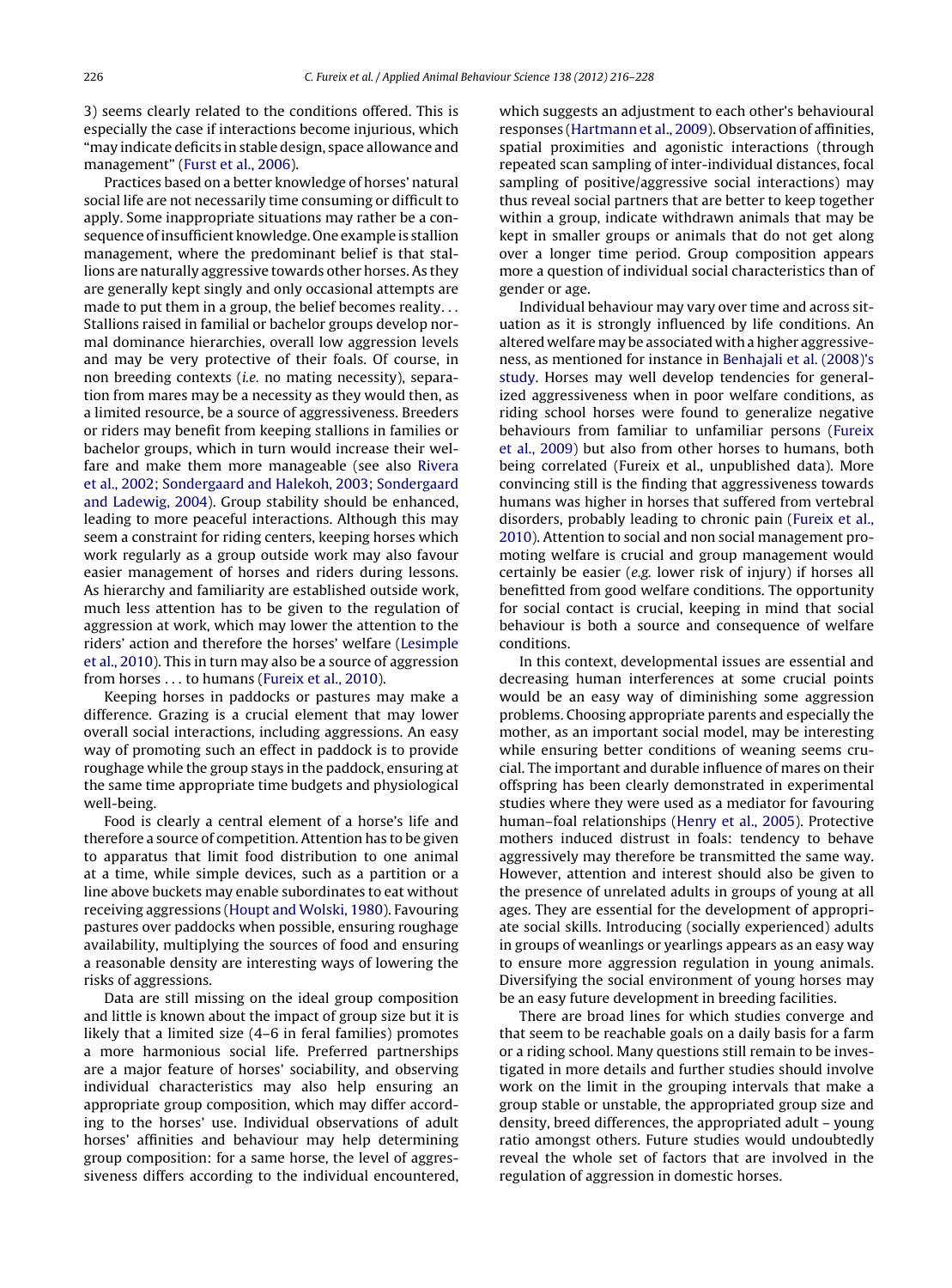## <span id="page-11-0"></span>**Conflict of interest**

None declared.

#### **Acknowledgements**

The authors are grateful to V. Joinel, I. Tremblay, G. Trou and A. Ouvrard for their help on data collection, and to Dr Ann Cloarec for correcting the English of this manuscript. Our research group is indebted to the COST "Haras Nationaux" and the Caisse Centrale de la Mutualité Sociale Agricole for their financial supports.

#### **References**

- Araba, B.D., Crowell-Davis, S.L., 1994. Dominance relationships and aggression of foals (Equus caballus). Appl. Anim. Behav. Sci. 41, 1–25.
- Archer, J., 1970. Effects of population density on behaviour in rodents. In: Crook, J.H. (Ed.), Social Behaviour in Birds and Mammals. Academic Press, New York.
- Arnold, G.W., Grassia, A., 1982. Ethogram of agonistic behaviour for Thoroughbred horses. Appl. Anim. Ethol. 8, 5–25.
- Bekoff, M., 1977. Social communication in canids, evidence for the evolution of a stereotyped mammalian display. Science 197, 1097–1099.
- Benhajali, H., Richard-Yris, M.A., Ezzaouia, M., Charfi, F., Hausberger, M., 2009. Foraging opportunity: a crucial criterion for horse welfare? Animal 3, 1308–1312.
- Benhajali, H., Richard-Yris, M.A., Ezzaouia, M., Charfi, F., Hausberger, M., 2010. Reproductive status and stereotypies in breeding mares: a brief report. Appl. Anim. Behav. Sci. 128, 64–68.
- Benhajali, H., Richard-Yris, M.A., Leroux, M., Ezzaouia, M., Charfi, F., Hausberger, M., 2008. A note on the time budget and social behaviour of densely housed horses—a case study in Arab breeding mares. Appl. Anim. Behav. Sci. 112, 196–200.
- Berger, J., 1977. Organization systems and dominance in feral horses in the grand Canyon. Behav. Ecol. Sociobiol. 2, 131–146.
- Berger,J., 1986.Wild Horses ofthe Great Basin. University of Chicago Press, Chicago.
- Bolhuis, J.E., Schouten, W.G.P., Schrama, J.W., Wiegant, V.M., 2005. Individual coping characteristics, aggressiveness and fighting strategies in pigs. Anim. Behav. 69, 1085–1091.
- Bourjade, M., Moulinot, M., Richard-Yris, M.A., Hausberger, M., 2008. Could adults be used to improve social skills of young horses, Equus caballus? Dev. Psychobiol. 50, 408–417.
- Bourjade, M., des Roches, A.D., Hausberger, M., 2009a. Adult–young ratio, a major factor regulating social behaviour of young: a horse study. Plos One 4, e4888.
- Bourjade, M., Tatin, L., King, S.R.B., Feh, C., 2009b. Early reproductive success, preceding bachelor ranks and their behavioural correlates in young Przewalski's stallions. Ethol. Ecol. Evol. 21, 1–14.
- Bowlby, J., 1969. Attachement et perte. Collection Le fil rouge Presses, Universitaires de France.
- Boyd, L., 1988. Time budgets of adult Przewalski horses—effects of sex, reproductive status and enclosure. Appl. Anim. Behav. Sci. 21, 19–39.
- Boyd, L., Houpt, K.A., 1994. Przewalski's Horse, the History and Biology of an Endangered Species. State University of New York Press, New York.
- Boyd, L., Keiper, R., 2005. Behavioural ecology of feral horses. In: Mills, D., McDonnell, S. (Eds.), The Domestic Horse. The Evolution, Development and Management of its Behaviour. Cambridge University Press, Cambridge, pp. 55–82.
- Christensen, J.W., Ladewig, J., Sondergaard, E., Malmkvist, J., 2002a. Effects of individual versus group stabling on social behaviour in domestic stallions. Appl. Anim. Behav. Sci. 75, 233–248.
- Christensen, J.W., Zharkikh, T., Ladewig, J., Yasinetskaya, N., 2002b. Social behaviour in stallion groups (Equus przewalskii and Equus caballus) kept under natural and domestic conditions. Appl. Anim. Behav. Sci. 76, 11–20.
- Clutton-Brock, T.H., Greenwood, P.J., Powell, R.P., 1976. Ranks and relationships in Highland ponies and Highland cows. Zeitschrift Fur Tierpsychologie—J. Comp. Ethol. 41, 202–216.
- Cooper, J.J., McDonald, L., Mills, D.S., 2000. The effect of increasing visual horizons on stereotypic weaving: implications for the social housing of stabled horses. Appl. Anim. Behav. Sci. 69, 67–83.
- Crowell-Davis, S., Weeks, J., 2005. Maternal behaviour and mare-foal interaction. In: Mills, D.S., Mc Donnell, S.M.(Eds.), The Domestic Horse, the Evolution, Development and Management of its Behaviour. Cambridge University Press, Cambridge, pp. 126–138.
- Crowell-Davis, S.L., 1986. Spatial relations between mares and foals of the Welsh pony (Equus caballus). Anim. Behav. 34, 1007–1015.
- Estep, E.Q., Crowell-Davis, S.L., Earl-Costello, S.A., Beatey, S.A., 1993. Changes in the social behavior of drafthorse (Equus caballus) mares coincident with foaling. Appl. Anim. Behav. Sci. 35, 199– 231.
- Feh, C., 1988. Social-behavior and relationships of Przewalski horses in Dutch semi-reserves. Appl. Anim. Behav. Sci. 21, 71–87.
- Feh, C., 1990. Long term paternity data in relation to different aspects of rank for Camargue stallions Equus caballus. Anim. Behav. 40, 995–996.
- Feh, C., 1999. Alliances and reproductive success in Camargue stallions. Anim. Behav. 57, 705–713.
- Feh, C., 2005. Relationships and communication in socially natural horse herd. In: DS, M., SM, M. (Eds.), The Domestic Horse, The Origins, Development and Management of its Behaviour. Cambridge University Press, Cambridge, pp. 83–93.
- Feist, J.D., 1971. Behavior of Feral Horses in the Pryor Mountain Wild Horse Range. University of Michigan.
- Feist, J.D., McCullough, D.R., 1976. Behaviour patterns and communication in feral horses. Zeitschrift für Tierzuchtung und Zuchtungsbiologie 4, 337–373.
- Fureix, C., Jego, P., Sankey, C., Hausberger, M., 2009. How horses (Equus caballus) see the world: humans as significant objects. Anim. Cogn. 12, 643–654.
- Fureix, C., Menguy, H., Hausberger, M., 2010. Partners with bad temper: reject ou cure? A study of chronic pain and aggression in horses. PloS One 5, e12434.
- Furst, A., Knubben, J., Kurtz, A., Auer, J., Stauffacher, M., 2006. Group housing of horses: veterinary considerations with a focus on the prevention of bite and kick injuries. Pferdeheilkunde 22, 254–258.
- Gibbs, P.G., Cohen, N.D., 2001. Early management of race-bred weanlings and yearlings on farms. J. Equine Vet. Sci. 21, 279–283.
- Grogan, E.H., McDonnell, S.M., 2005. Injuries and blemishes in a semi-feral herd of ponies. J. Equine Vet. Sci. 25, 26–30.
- Harris, P., 2005. Nutrition, behaviour and the role of supplements for calming horses: the veterinarian's dilemma. Vet. J. 170, 10–11.
- Hartmann, E., Christensen, J.W., Keeling, L.J., 2009. Social interactions of unfamiliar horses during paired encounters: effect of pre-exposure on aggression level and so risk of injury. Appl. Anim. Behav. Sci. 121, 214–221.
- Hartmann, E., Keeling, L.J., Rundgren, M., 2011. Comparison of 3 methods for mixing unfamiliar horses (Equus caballus). J. Vet. Behav.-Clin. Appl. Res. 6, 39–49.
- Hausberger, M., Henry, S., Larose, C., Richard-Yris, M.A., 2007. First suckling: a crucial event for mother–young attachment? an experimental study in horses (Equus caballus). J. Comp. Psychol. 121, 109–112.
- Hausberger, M., Richard-Yris, M.A., 2005. Individual differences in the domestic horse, origins, development and stability. In: Mills, D.S., McDonnell, S.M. (Eds.), The Domestic Horse: The Origins, Development and Management of its Behaviour. Cambridge University Press, Cambridge, pp. 33–52.
- Heitor, F., Oom, M.D., Vicente, L., 2006. Social relationships in a herd of Sorraia horses Part 1. Correlates of social dominance and contexts of aggression. Behav. Process. 73, 170–177.
- Heleski, C.R., Shelle, A.C., Nielsen, B.D., Zanella, A.J., 2002. Influence of housing on weanling horse behavior and subsequent welfare. Appl. Anim. Behav. Sci. 78, 291–302.
- Henry, S., Hemery, D., Richard, M.A., Hausberger, M., 2005. Human–mare relationships and behaviour of foals toward humans. Appl. Anim. Behav. Sci. 93, 341–362.
- Henry, S., Richard- Yris, M.A., Tordjman, S., Hausberger, M., 2009. Neonatal handling affects durably bonding and social development. PLoS One 4, e5216.
- Henry, S., Zanella, A.J., Sankey, C., Richard-Yris, M.A., Marko, A., Bled, F., Hausberger, M. Unrelated adults may be used to alleviate weaning stress in domestic foals (Equus caballus). Physiol. Behav., in press.
- Hoffmann, R.M., Kronfeld, D.S., Holland, J.L., Greiwecrandell, K.M., 1995. Preweaning diet and stall weaning method influences on stress response in foals. J. Anim. Sci. 73, 2922–2930.
- Holland, J.L., Kronfeld, D.S., Hoffman, R.M., Griewe-Crandell, K.M., Boyd, T.L., Cooper, W.L., Harris, P.A., 1996. Weaning stress is affected by nutrition and weaning methods. Pferdeheilkunde 12, 257–260.
- Houpt, K.A., Keiper, R., 1982. The position of the stallion in the equine dominance hierarchy of feral and domestic ponies. J. Anim. Sci. 54, 945–950.